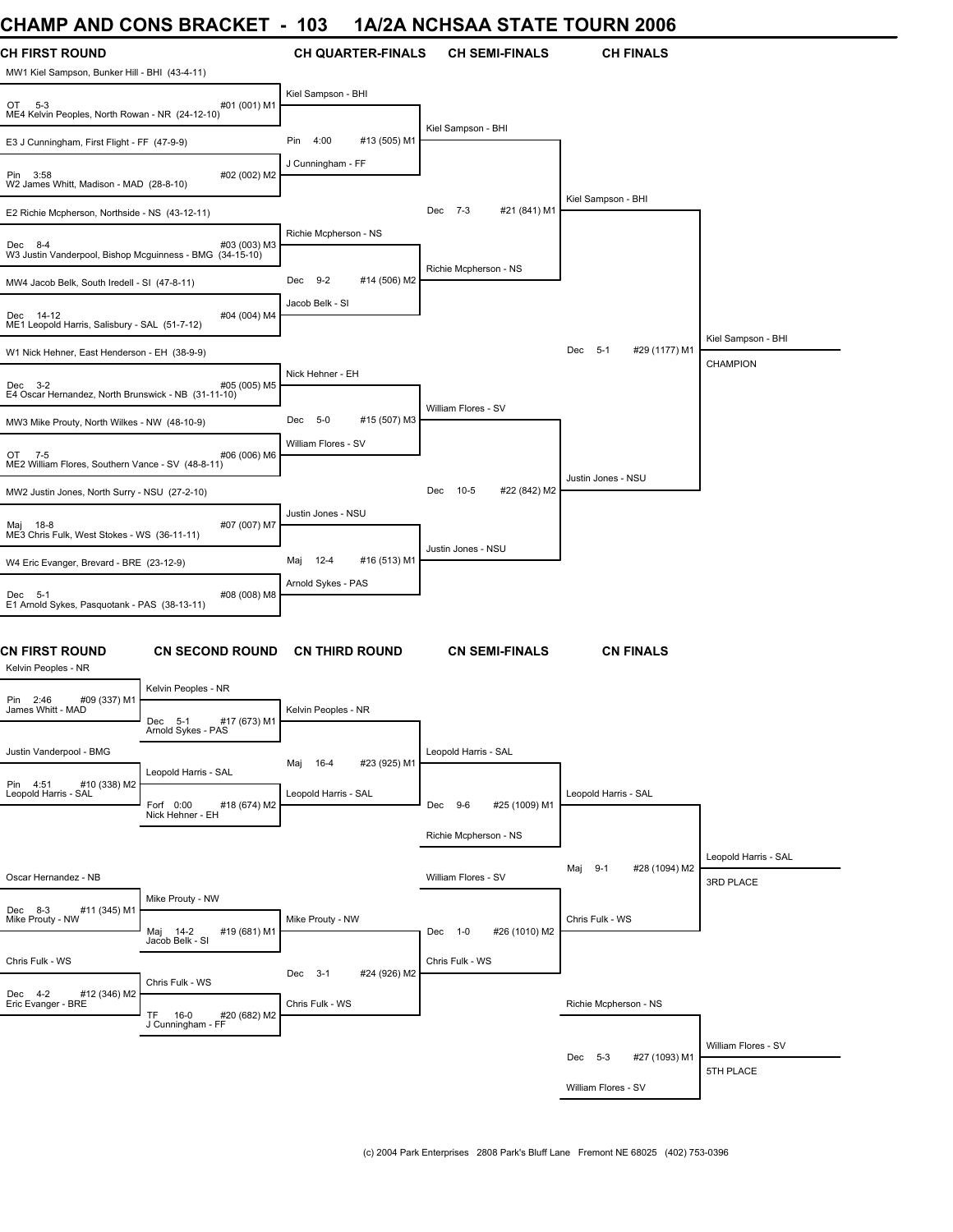# **CHAMP AND CONS BRACKET - 112 1A/2A NCHSAA STATE TOURN 2006**

| <b>CH FIRST ROUND</b><br>ME1 Trent Cole, Central Davidson - CD (33-16-10)                                                           | <b>CH QUARTER-FINALS</b>      | <b>CH SEMI-FINALS</b>     | <b>CH FINALS</b>         |                                |
|-------------------------------------------------------------------------------------------------------------------------------------|-------------------------------|---------------------------|--------------------------|--------------------------------|
| #01 (025) M1<br>Pin 1:10<br>MW4 Derrick Hanks, North Lincoln - NL (30-7-11)                                                         | Derrick Hanks - NL            |                           |                          |                                |
| W3 Jonathan Hensley, Avery Co - AVE (31-9-10)                                                                                       | $13-5$<br>#13 (514) M2<br>Maj | Derrick Hanks - NL        |                          |                                |
| #02 (026) M2<br>Dec 3-1<br>E2 Joseph Bunnell, Manteo - MAN (37-12-10)                                                               | Jonathan Hensley - AVE        |                           |                          |                                |
| W2 Brad Caldwell, Robbinsville - ROB (37-15-10)                                                                                     |                               | Dec 4-3<br>#21 (843) M3   | George Gianera - NW      |                                |
| Dec 4-2<br>#03 (027) M3<br>E3 Jim Bish, Rosewood - ROS (44-15-11)                                                                   | Jim Bish - ROS                |                           |                          |                                |
| ME4 Doug Withers, Thomasville - THO (18-20-11)                                                                                      | Dec<br>4-0<br>#14 (515) M3    | George Gianera - NW       |                          |                                |
| Pin 1:30<br>#04 (028) M4<br>MW1 George Gianera, North Wilkes - NW (57-2-12)                                                         | George Gianera - NW           |                           |                          |                                |
| W1 Casey Walker, West Henderson - WHE (35-13-10)                                                                                    |                               |                           | Dec 6-2<br>#29 (1180) M1 | George Gianera - NW            |
| #05 (029) M5<br>Dec 11-5<br>E4 James Brown, Topsail - TOP (41-15-11)                                                                | Casey Walker - WHE            |                           |                          | <b>CHAMPION</b>                |
| ME3 Bobby Mccracken, Mcmichael - MCM (19-15-10)                                                                                     | Dec<br>$10-3$<br>#15 (521) M1 | Josh Webster - NC         |                          |                                |
| #06 (030) M6<br>Pin 1:45<br>MW2 Josh Webster, Newton Conover - NC (50-4-12)                                                         | Josh Webster - NC             |                           |                          |                                |
| ME2 Stephen Mitchell, Chatham Central - CC (40-16-10)                                                                               |                               | OT<br>4-2<br>#22 (849) M1 | Matt Whittle - WL        |                                |
|                                                                                                                                     | Matt Whittle - WL             |                           |                          |                                |
| Pin 1:20<br>#07 (031) M7<br>MW3 Matt Whittle, West Lincoln - WL (46-14-11)                                                          |                               |                           |                          |                                |
| W4 Josh Stewert, Pisgah - PIS (25-10-11)                                                                                            | Pin<br>3:00<br>#16 (522) M2   | Matt Whittle - WL         |                          |                                |
| #08 (032) M8<br>Dec 4-1<br>E1 Ryan Mitchell, First Flight - FF (49-9-11)                                                            | Ryan Mitchell - FF            |                           |                          |                                |
| <b>CN FIRST ROUND</b><br><b>CN SECOND ROUND</b><br>Trent Cole - CD                                                                  | <b>CN THIRD ROUND</b>         | <b>CN SEMI-FINALS</b>     | <b>CN FINALS</b>         |                                |
| Joseph Bunnell - MAN<br>#09 (353) M1<br>Dec 5-3                                                                                     |                               |                           |                          |                                |
| Joseph Bunnell - MAN<br>OT<br>8-6<br>#17 (689) M1<br>Ryan Mitchell - FF                                                             | Ryan Mitchell - FF            |                           |                          |                                |
| Brad Caldwell - ROB                                                                                                                 | #23 (927) M3<br>Pin 2:30      | Ryan Mitchell - FF        |                          |                                |
| Brad Caldwell - ROB<br>#10 (354) M2<br>Dec 8-3<br>Doug Withers - THO<br>#18 (690) M2<br>Maj 11-3<br>Casey Walker - WHE              | Casey Walker - WHE            | Pin 0:52<br>#25 (1011) M3 | Derrick Hanks - NL       |                                |
|                                                                                                                                     |                               | Derrick Hanks - NL        |                          |                                |
| James Brown - TOP                                                                                                                   |                               | Josh Webster - NC         | Dec 3-0<br>#28 (1101) M1 | Josh Webster - NC<br>3RD PLACE |
| James Brown - TOP                                                                                                                   |                               |                           |                          |                                |
| Maj 17-4 #11 (361) M1<br>Bobby Mccracken - MCM<br>#19 (697) M1<br>Jim Bish - ROS                                                    | Jim Bish - ROS                | Maj 8-0<br>#26 (1017) M1  | Josh Webster - NC        |                                |
| Stephen Mitchell - CC                                                                                                               | #24 (933) M1<br>Dft 0:00      | Jonathan Hensley - AVE    |                          |                                |
| Stephen Mitchell - CC<br>Dec 7-6<br>#12 (362) M2<br>Josh Stewert - PIS<br>Dec 5-3 #20 (69<br>Jonathan Hensley - AVE<br>#20 (698) M2 | Jonathan Hensley - AVE        |                           | Ryan Mitchell - FF       |                                |
|                                                                                                                                     |                               |                           |                          | Jonathan Hensley - AVE         |
|                                                                                                                                     |                               |                           | Dec 9-6<br>#27 (1095) M3 | 5TH PLACE                      |
|                                                                                                                                     |                               |                           | Jonathan Hensley - AVE   |                                |
|                                                                                                                                     |                               |                           |                          |                                |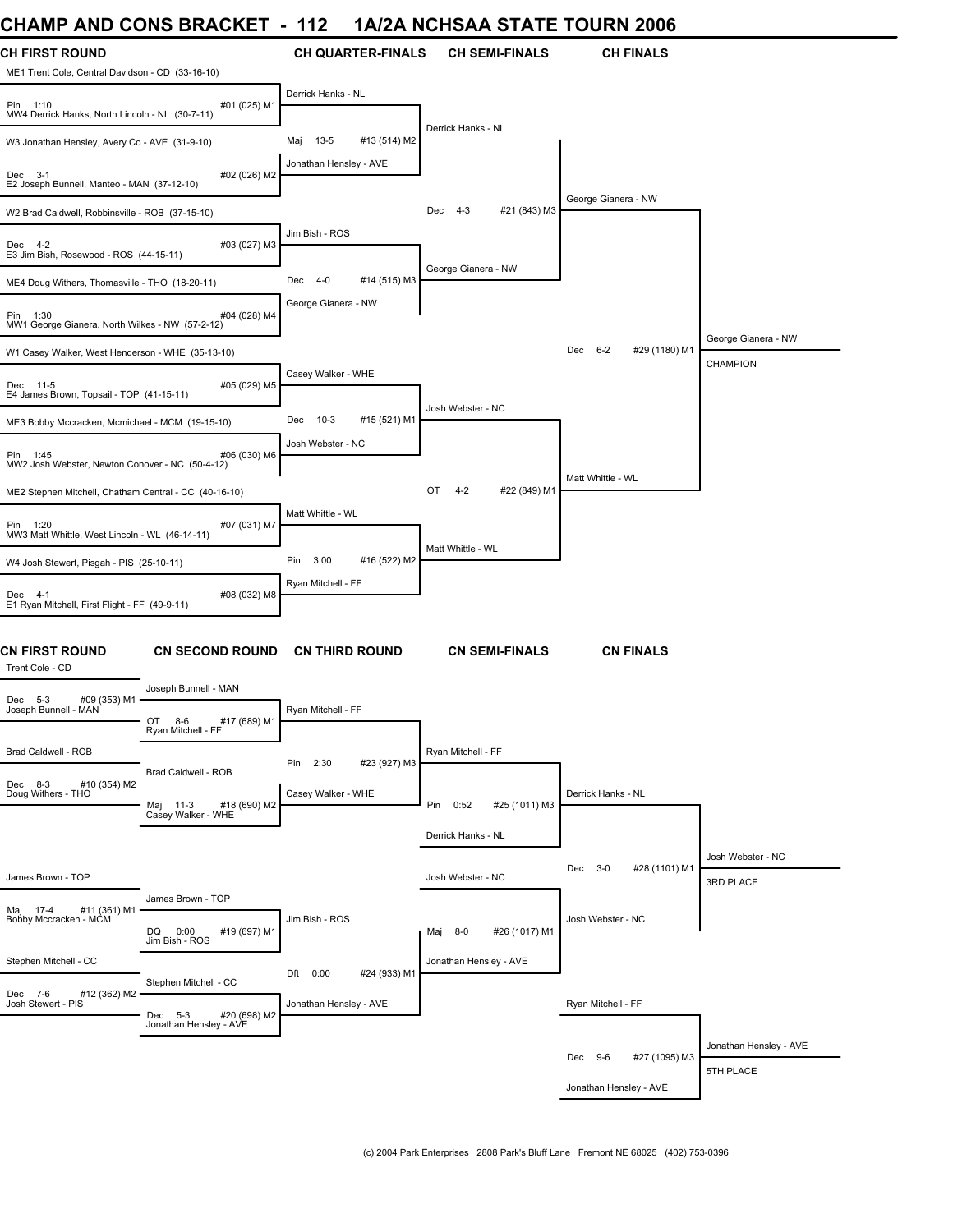# **CHAMP AND CONS BRACKET - 119 1A/2A NCHSAA STATE TOURN 2006**

| <b>CH FIRST ROUND</b>                                    |                                                   | <b>CH QUARTER-FINALS</b>    | <b>CH SEMI-FINALS</b>    | <b>CH FINALS</b>               |                    |
|----------------------------------------------------------|---------------------------------------------------|-----------------------------|--------------------------|--------------------------------|--------------------|
| ME1 Sean Younger, Mcmichael - MCM (71-1-12)              |                                                   | Sean Younger - MCM          |                          |                                |                    |
| Maj 17-6<br>W4 Matt Hill, Brevard - BRE (25-9-11)        | #01 (049) M1                                      |                             |                          |                                |                    |
| MW3 DJ Barrett, Forest Hills - FH (48-12-11)             |                                                   | #13 (523) M3<br>Maj 14-4    | Sean Younger - MCM       |                                |                    |
| OT 9-7<br>E2 Angel Roman, Trask - TRA (32-12-10)         | #02 (050) M2                                      | Angel Roman - TRA           |                          |                                |                    |
| MW2 Matt Hall, Starmount - STA (37-6-12)                 |                                                   |                             | Dec 9-8<br>#21 (850) M2  | Sean Younger - MCM             |                    |
| Pin 3:34<br>E3 John Jernigan, Croatan - CRO (43-9-12)    | #03 (051) M3                                      | Matt Hall - STA             |                          |                                |                    |
| ME4 Keith Hulin, South Davidson - SD (22-4-10)           |                                                   | Pin<br>5:08<br>#14 (529) M1 | Matt Hall - STA          |                                |                    |
| Dec 10-6<br>W1 Heath Edwards, Alleghany - ALL (39-11-10) | #04 (052) M4                                      | Keith Hulin - SD            |                          |                                |                    |
| MW1 Eric Webster, Newton Conover - NC (46-3-11)          |                                                   |                             |                          | #29 (1183) M1<br>Pin 5:55      | Sean Younger - MCM |
| Dec 7-3<br>E4 Brandon Foley, Swansboro - SWA (48-16-10)  | #05 (053) M5                                      | Eric Webster - NC           |                          |                                | <b>CHAMPION</b>    |
| W3 Chris Breeding, Bishop Mcguinness - BMG (42-17-10)    |                                                   | Dec 8-6<br>#15 (530) M2     | Eric Webster - NC        |                                |                    |
| Pin 1:41<br>ME2 Chris Taylor, West Stokes - WS (44-8-12) | #06 (054) M6                                      | Chris Taylor - WS           |                          |                                |                    |
| W2 Weston Haney, Robbinsville - ROB (40-10-10)           |                                                   |                             | Dec 6-4<br>#22 (851) M3  | Eric Webster - NC              |                    |
| Pin 5:20<br>ME3 Kyle Long, Orange - ORA (49-15-12)       | #07 (055) M7                                      | Kyle Long - ORA             |                          |                                |                    |
| MW4 Chase Calloway, West Stanly - WST (45-14-11)         |                                                   | #16 (531) M3<br>OT<br>$3-1$ | Kyle Long - ORA          |                                |                    |
| Dec 4-1<br>E1 Mike Boring, Manteo - MAN (47-2-12)        | #08 (056) M8                                      | Mike Boring - MAN           |                          |                                |                    |
| <b>CN FIRST ROUND</b><br>Matt Hill - BRE                 | <b>CN SECOND ROUND</b>                            | <b>CN THIRD ROUND</b>       | <b>CN SEMI-FINALS</b>    | <b>CN FINALS</b>               |                    |
| Dec 5-0<br>#09 (369) M1                                  | DJ Barrett - FH                                   |                             |                          |                                |                    |
| DJ Barrett - FH                                          | #17 (705) M1<br>Maj 12-1<br>Mike Boring - MAN     | Mike Boring - MAN           |                          |                                |                    |
| John Jernigan - CRO                                      |                                                   | Dec 2-1<br>#23 (934) M2     | Chris Taylor - WS        |                                |                    |
| Pin 1:51<br>#10 (370) M2<br>Heath Edwards - ALL          | John Jernigan - CRO<br>Dec 11-4<br>#18 (706) M2   | Chris Taylor - WS           | Dec 6-4<br>#25 (1018) M2 | Chris Taylor - WS              |                    |
|                                                          | Chris Taylor - WS                                 |                             | Matt Hall - STA          |                                |                    |
|                                                          |                                                   |                             |                          |                                | Chris Taylor - WS  |
| Brandon Foley - SWA                                      |                                                   |                             | Kyle Long - ORA          | RC<br>$6 - 5$<br>#28 (1103) M3 | 3RD PLACE          |
| Dec 13-7<br>#11 (377) M1<br>Chris Breeding - BMG         | Brandon Foley - SWA<br>#19 (713) M1               | Keith Hulin - SD            | Dec 9-8<br>#26 (1019) M3 | Kyle Long - ORA                |                    |
| Weston Haney - ROB                                       | Dec 14-7<br>Keith Hulin - SD                      |                             | Chase Calloway - WST     |                                |                    |
|                                                          | Chase Calloway - WST                              | Pin 3:20<br>#24 (935) M3    |                          |                                |                    |
| Pin 3:56 #12 (378) M2<br>Chase Calloway - WST            | Maj 18-6 #20<br>Angel Roman - TRA<br>#20 (714) M2 | Chase Calloway - WST        |                          | Matt Hall - STA                |                    |
|                                                          |                                                   |                             |                          | TF.<br>$16-0$<br>#27 (1102) M2 | Matt Hall - STA    |
|                                                          |                                                   |                             |                          |                                | 5TH PLACE          |
|                                                          |                                                   |                             |                          | Chase Calloway - WST           |                    |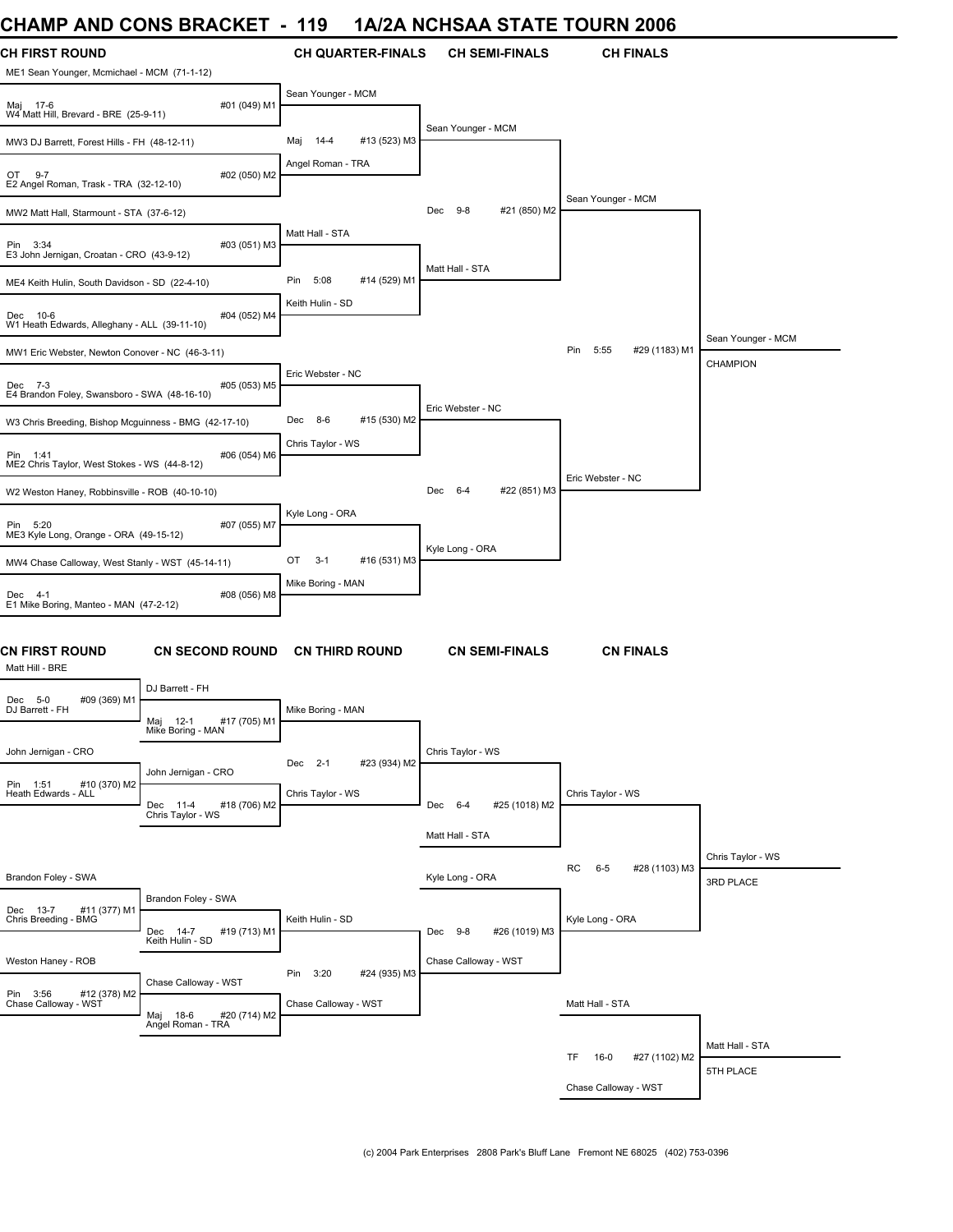### **CHAMP AND CONS BRACKET - 125 1A/2A NCHSAA STATE TOURN 2006**

| ,,,,,,,,,                                                                  | V                                              |                             |                               |                                |                                   |
|----------------------------------------------------------------------------|------------------------------------------------|-----------------------------|-------------------------------|--------------------------------|-----------------------------------|
| <b>CH FIRST ROUND</b><br>ME1 Steven Darnell, West Davidson - WD (46-10-10) |                                                | <b>CH QUARTER-FINALS</b>    | <b>CH SEMI-FINALS</b>         | <b>CH FINALS</b>               |                                   |
| Maj 11-1<br>E4 Larry Ellis, Manteo - MAN (41-14-9)                         | #01 (073) M1                                   | Steven Darnell - WD         |                               |                                |                                   |
| W3 Matt Kroeger, Alleghany - ALL (39-12-11)                                |                                                | #13 (537) M1<br>Dec 7-0     | Jose Sanchez - MTP            |                                |                                   |
| Maj 11-2<br>MW2 Jose Sanchez, Mt Pleasant - MTP (53-7-10)                  | #02 (074) M2                                   | Jose Sanchez - MTP          |                               |                                |                                   |
| W2 Casey Essenberg, Brevard - BRE (33-6-10)                                |                                                |                             | $20-9$<br>#21 (857) M1<br>Maj | Jose Sanchez - MTP             |                                   |
| Pin 3:05<br>MW3 Antoine Brown, Shelby - SHE (30-8-10)                      | #03 (075) M3                                   | Casey Essenberg - BRE       |                               |                                |                                   |
| ME4 Kevin Hulin, South Davidson - SD (47-12-11)                            |                                                | Pin<br>5:56<br>#14 (538) M2 | Kevin Hulin - SD              |                                |                                   |
| Dec 7-6<br>E1 Fisher Heverly, Croatan - CRO (36-4-9)                       | #04 (076) M4                                   | Kevin Hulin - SD            |                               |                                |                                   |
| MW1 Cameron Drye, Albemarle - ALB (56-2-11)                                |                                                |                             |                               | $12-6$<br>#29 (1186) M1<br>Dec | Cameron Drye - ALB                |
| Pin 1:23<br>W4 Wesley Whitman, Rosman - RSM (41-9-11)                      | #05 (077) M5                                   | Cameron Drye - ALB          |                               |                                | <b>CHAMPION</b>                   |
| E3 Sean Waddell, Swansboro - SWA (49-11-12)                                |                                                | Pin 5:21<br>#15 (539) M3    | Cameron Drye - ALB            |                                |                                   |
| Dec 2-0<br>ME2 Wes Payne, Ledford - LED (41-9-12)                          | #06 (078) M6                                   | Wes Payne - LED             |                               |                                |                                   |
| E2 Chris Hare, Rosewood - ROS (44-14-10)                                   |                                                |                             | #22 (858) M2<br>Pin 1:46      | Cameron Drye - ALB             |                                   |
| Dec 11-5<br>ME3 Sam Poletta, Northwood - NWD (30-13-11)                    | #07 (079) M7                                   | Sam Poletta - NWD           |                               |                                |                                   |
| MW4 Pedro Martinez, South Iredell - SI (49-8-11)                           |                                                | Dec<br>12-8<br>#16 (545) M1 | Pedro Martinez - SI           |                                |                                   |
| Dec 12-8<br>W1 Sterling Ducker, North Henderson - NH (38-13-10)            | #08 (080) M8                                   | Pedro Martinez - SI         |                               |                                |                                   |
| <b>CN FIRST ROUND</b><br>Larry Ellis - MAN                                 | <b>CN SECOND ROUND</b>                         | <b>CN THIRD ROUND</b>       | <b>CN SEMI-FINALS</b>         | <b>CN FINALS</b>               |                                   |
| #09 (385) M1<br>Dec 8-5<br>Matt Kroeger - ALL                              | Larry Ellis - MAN                              | Larry Ellis - MAN           |                               |                                |                                   |
| Antoine Brown - SHE                                                        | #17 (721) M1<br>Dec 8-4<br>Sam Poletta - NWD   |                             | Fisher Heverly - CRO          |                                |                                   |
|                                                                            | Fisher Heverly - CRO                           | 0:00<br>#23 (941) M1<br>Dft |                               |                                |                                   |
| Maj 16-2<br>#10 (386) M2<br>Fisher Heverly - CRO                           | #18 (722) M2<br>Dec 2-1<br>Wes Payne - LED     | Fisher Heverly - CRO        | Maj<br>14-0<br>#25 (1025) M1  | Fisher Heverly - CRO           |                                   |
|                                                                            |                                                |                             | Kevin Hulin - SD              |                                |                                   |
| Wesley Whitman - RSM                                                       |                                                |                             | Pedro Martinez - SI           | Pin<br>3:53<br>#28 (1110) M2   | Fisher Heverly - CRO<br>3RD PLACE |
| Dec 8-3<br>#11 (393) M1<br>Sean Waddell - SWA                              | Sean Waddell - SWA<br>Dec 5-4<br>#19 (729) M1  | Casey Essenberg - BRE       | #26 (1026) M2                 | Casey Essenberg - BRE          |                                   |
|                                                                            | Casey Essenberg - BRE                          |                             | Maj 9-0                       |                                |                                   |
| Chris Hare - ROS<br>Maj 14-5<br>#12 (394) M2                               | Sterling Ducker - NH                           | Dec 4-2<br>#24 (942) M2     | Casey Essenberg - BRE         |                                |                                   |
| Sterling Ducker - NH                                                       | Dec 6-4<br>#20 (730) M2<br>Steven Darnell - WD | Steven Darnell - WD         |                               | Kevin Hulin - SD               |                                   |
|                                                                            |                                                |                             |                               | Pin 2:36<br>#27 (1109) M1      | Kevin Hulin - SD                  |
|                                                                            |                                                |                             |                               |                                | 5TH PLACE                         |
|                                                                            |                                                |                             |                               | Pedro Martinez - SI            |                                   |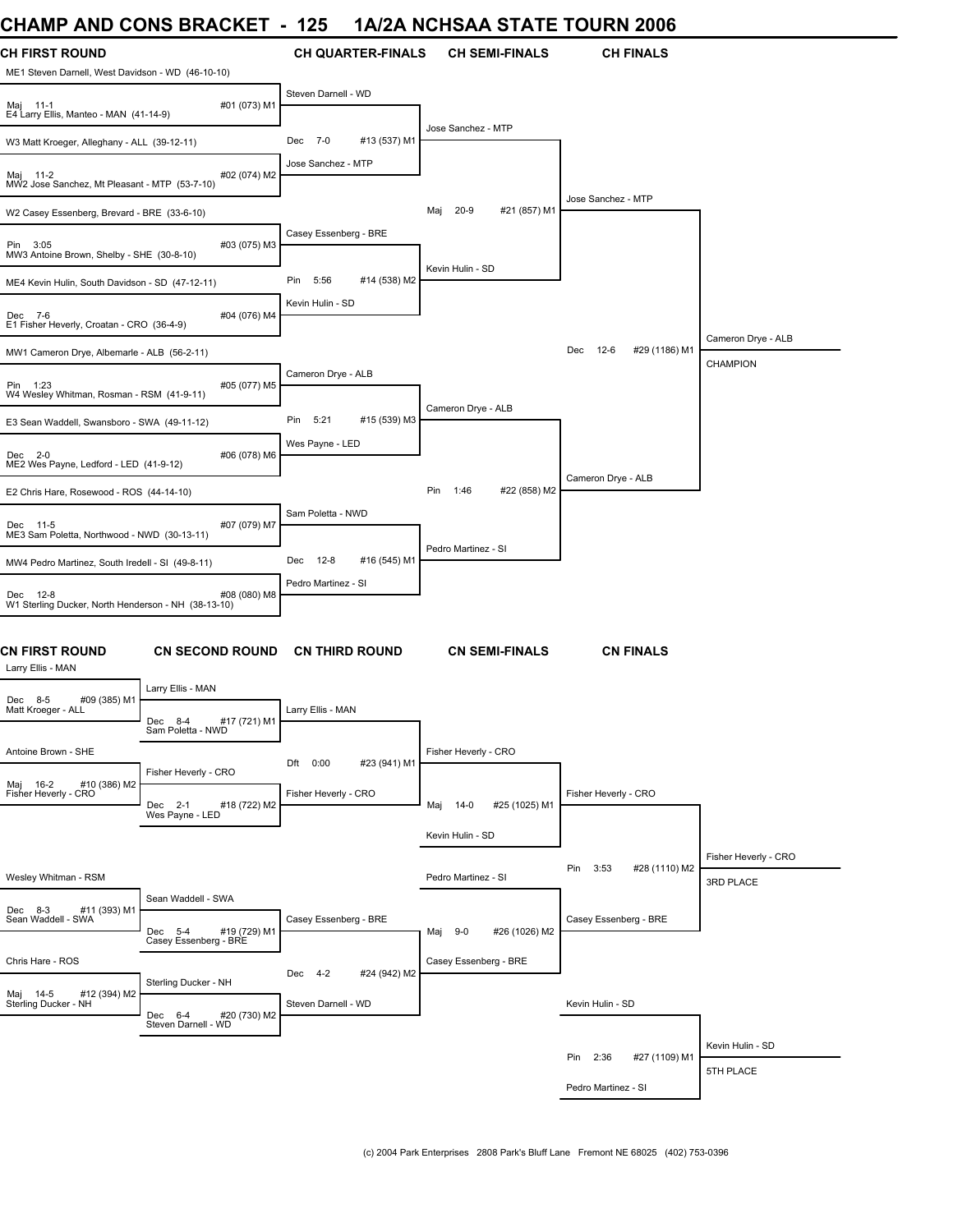# **CHAMP AND CONS BRACKET - 130 1A/2A NCHSAA STATE TOURN 2006**

| <b>CH FIRST ROUND</b><br>W1 Brett Williams, North Henderson - NH (52-5-12) |                                                                        | <b>CH QUARTER-FINALS</b>        | <b>CH SEMI-FINALS</b>          | <b>CH FINALS</b>             |                                        |
|----------------------------------------------------------------------------|------------------------------------------------------------------------|---------------------------------|--------------------------------|------------------------------|----------------------------------------|
| Pin 3:42<br>E4 Antonio Woodard, Northside - NS (28-7-10)                   | #01 (097) M1                                                           | Brett Williams - NH             |                                |                              |                                        |
| MW3 Darby Enoch, Mt Pleasant - MTP (46-15-11)                              |                                                                        | Dec 11-5<br>#13 (546) M2        | <b>Brett Williams - NH</b>     |                              |                                        |
| Dec 11-7<br>ME2 Allen Tuttle, West Stokes - WS (48-5-12)                   | #02 (098) M2                                                           | Darby Enoch - MTP               |                                |                              |                                        |
| MW2 Joe Smith, Newton Conover - NC (32-15-11)                              |                                                                        |                                 | Dec<br>$5 - 2$<br>#21 (859) M3 | Brett Williams - NH          |                                        |
| Dec 7-5<br>ME3 Tyler Jefferies, Salisbury - SAL (42-14-11)                 | #03 (099) M3                                                           | Tyler Jefferies - SAL           |                                |                              |                                        |
| W4 John Mark Searcy, East Henderson - EH (33-11-12)                        |                                                                        | Dec 8-2<br>#14 (547) M3         | Tyler Jefferies - SAL          |                              |                                        |
| Dec 6-4<br>E1 Hunter Heverly, Croatan - CRO (38-5-10)                      | #04 (100) M4                                                           | Hunter Heverly - CRO            |                                |                              |                                        |
| ME1 Chris Watson, Southern Vance - SV (51-6-11)                            |                                                                        |                                 |                                | Pin<br>5:02<br>#29 (1189) M1 | Brett Williams - NH<br><b>CHAMPION</b> |
| $20 - 5$<br>TF.<br>MW4 Coy Moore, Forbush - FOR (42-10-12)                 | #05 (101) M5                                                           | Chris Watson - SV               |                                |                              |                                        |
| E3 Matt Davis, Rosewood - ROS (50-8-12)                                    |                                                                        | #15 (553) M1<br>Dec<br>10-5     | Chris Watson - SV              |                              |                                        |
| Maj 11-3<br>W2 Josh Calhoun, Avery Co - AVE (40-8-12)                      | #06 (102) M6                                                           | Josh Calhoun - AVE              |                                |                              |                                        |
| E2 Shaun Gregory, First Flight - FF (41-16-12)                             |                                                                        |                                 | Maj 24-12<br>#22 (865) M1      | Chris Watson - SV            |                                        |
| Pin 1:16<br>W3 Austin Crossingham, Mt Airy - MA (21-6-12)                  | #07 (103) M7                                                           | Shaun Gregory - FF              |                                |                              |                                        |
| ME4 Nick Bell, Central Davidson - CD (40-15-12)                            |                                                                        | Dec<br>$11 - 7$<br>#16 (554) M2 | Shaun Gregory - FF             |                              |                                        |
| Dec 2-0<br>MW1 Ryan Mcgarity, West Stanly - WST (43-6-12)                  | #08 (104) M8                                                           | Ryan Mcgarity - WST             |                                |                              |                                        |
| <b>CN FIRST ROUND</b><br>Antonio Woodard - NS                              | <b>CN SECOND ROUND</b>                                                 | <b>CN THIRD ROUND</b>           | <b>CN SEMI-FINALS</b>          | <b>CN FINALS</b>             |                                        |
| $6 - 1$<br>#09 (395) M3<br>Dec<br>Allen Tuttle - WS                        | Allen Tuttle - WS<br>#17 (731) M3<br>Dec 8-4                           | Ryan Mcgarity - WST             |                                |                              |                                        |
| Joe Smith - NC                                                             | kyan Mcgarity - WST                                                    | #23 (943) M3<br>Dec 3-0         | Josh Calhoun - AVE             |                              |                                        |
| #10 (401) M1<br>Dec 3-1<br>John Mark Searcy - EH                           | John Mark Searcy - EH<br>#18 (737) M1<br>Dec 6-2<br>Josh Calhoun - AVE | Josh Calhoun - AVE              | Maj 14-3<br>#25 (1027) M3      | Josh Calhoun - AVE           |                                        |
|                                                                            |                                                                        |                                 | Tyler Jefferies - SAL          |                              |                                        |
| Coy Moore - FOR                                                            |                                                                        |                                 | Shaun Gregory - FF             | Dec 4-0<br>#28 (1117) M1     | Hunter Heverly - CRO<br>3RD PLACE      |
| Dec 14-7<br>#11 (402) M2                                                   | Matt Davis - ROS                                                       |                                 |                                |                              |                                        |
| Matt Davis - ROS                                                           | Dec 6-5 #19 (738) M2<br>Hunter Heverly - CRO                           | Hunter Heverly - CRO            | #26 (1033) M1<br>Pin 2:33      | Hunter Heverly - CRO         |                                        |
| Austin Crossingham - MA                                                    |                                                                        | #24 (949) M1<br>Maj<br>$8 - 0$  | Hunter Heverly - CRO           |                              |                                        |
| #12 (403) M3<br>Maj 10-0<br>Nick Bell - CD                                 | Austin Crossingham - MA<br>Dec 9-7<br>#20 (739) M3                     | Darby Enoch - MTP               |                                | Tyler Jefferies - SAL        |                                        |
|                                                                            | Darby Enoch - MTP                                                      |                                 |                                |                              | Tyler Jefferies - SAL                  |
|                                                                            |                                                                        |                                 |                                | Pin 2:28<br>#27 (1111) M3    | 5TH PLACE                              |
|                                                                            |                                                                        |                                 |                                | Shaun Gregory - FF           |                                        |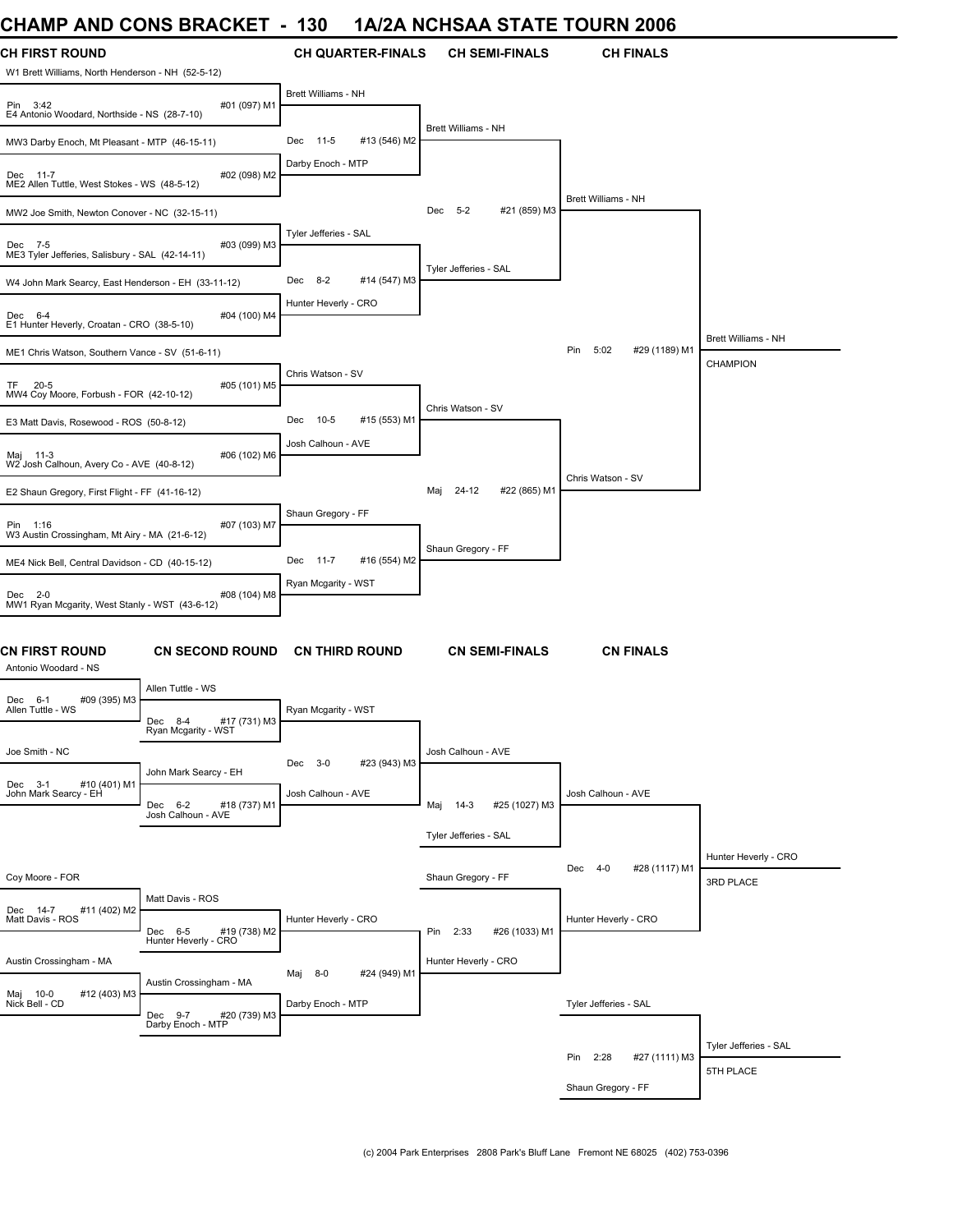### **CHAMP AND CONS BRACKET - 135 1A/2A NCHSAA STATE TOURN 2006**

| UNAIWIY ANU UUNJ DRAUNE I                                              |                                                 | ျပၥ<br>$\blacksquare$       |                          | <u>IAIZA NUNJAA JIAIE TUUKN ZUUD</u> |                          |                               |
|------------------------------------------------------------------------|-------------------------------------------------|-----------------------------|--------------------------|--------------------------------------|--------------------------|-------------------------------|
| <b>CH FIRST ROUND</b><br>W1 Justin Hill, East Henderson - EH (32-8-12) |                                                 |                             | <b>CH QUARTER-FINALS</b> | <b>CH SEMI-FINALS</b>                | <b>CH FINALS</b>         |                               |
| Dec 8-2<br>ME4 Drew Overton, West Stokes - WS (30-19-12)               | #01 (121) M1                                    | Justin Hill - EH            |                          |                                      |                          |                               |
| MW3 David Wiles, South Iredell - SI (51-5-12)                          |                                                 | $6 - 5$<br>Dec              | #13 (555) M3             | Justin Hill - EH                     |                          |                               |
| Forf 0:00<br>E2 Michael Jasper, Topsail - TOP (43-8-11)                | #02 (122) M2                                    | David Wiles - SI            |                          |                                      |                          |                               |
| MW2 Phillip Chapman, Newton Conover - NC (30-14-11)                    |                                                 |                             |                          | Pin<br>5:00<br>#21 (866) M2          | Darrius Little - THO     |                               |
| Pin 5:47<br>E3 Andrew Krelie, Pamlico - PAM (19-10-12)                 | #03 (123) M3                                    | Phillip Chapman - NC        |                          |                                      |                          |                               |
| W4 Cory Combs, Elkin - ELK (18-10-11)                                  |                                                 | $11-3$<br>Maj               | #14 (561) M1             | Darrius Little - THO                 |                          |                               |
| Pin 5:41<br>ME1 Darrius Little, Thomasville - THO (44-4-11)            | #04 (124) M4                                    | Darrius Little - THO        |                          |                                      |                          | Jake O'laker - CRO            |
| MW1 Jeffrey Konopka, North Stanly - NST (48-9-12)                      |                                                 |                             |                          |                                      | Dec 7-1<br>#29 (1192) M1 | <b>CHAMPION</b>               |
| Pin 3:14<br>E4 Omera Vera, South Brunswick - SB (21-12-10)             | #05 (125) M5                                    | Jeffrey Konopka - NST       |                          | Jeffrey Konopka - NST                |                          |                               |
| W3 Jake Calhoun, Avery Co - AVE (32-10-12)                             |                                                 | Pin<br>1:25                 | #15 (562) M2             |                                      |                          |                               |
| Dec 3-2<br>ME2 Preston Powers, Chatham Central - CC (42-12-12)         | #06 (126) M6                                    | Preston Powers - CC         |                          |                                      | Jake O'laker - CRO       |                               |
| W2 Wayne Nock, North Henderson - NH (39-12-12)                         |                                                 |                             |                          | Pin<br>2:29<br>#22 (867) M3          |                          |                               |
| Forf 0:00<br>ME3 Gerald Wilkes, North Rowan - NR (25-10-12)            | #07 (127) M7                                    | Wayne Nock - NH             |                          | Jake O'laker - CRO                   |                          |                               |
| MW4 Cody Matheney, Shelby - SHE (31-14-9)                              |                                                 | Pin 1:14                    | #16 (563) M3             |                                      |                          |                               |
| TF 16-1<br>E1 Jake O'laker, Croatan - CRO (49-3-11)                    | #08 (128) M8                                    | Jake O'laker - CRO          |                          |                                      |                          |                               |
| CN FIRST ROUND<br>Drew Overton - WS                                    | <b>CN SECOND ROUND</b>                          |                             | <b>CN THIRD ROUND</b>    | <b>CN SEMI-FINALS</b>                | <b>CN FINALS</b>         |                               |
| Forf 0:00<br>#09 (409) M1                                              | Drew Overton - WS                               |                             |                          |                                      |                          |                               |
| Michael Jasper - TOP                                                   | Dec 6-1<br>#17 (745) M1<br>Wayne Nock - NH      | Wayne Nock - NH             |                          |                                      |                          |                               |
| Andrew Krelie - PAM                                                    | Cory Combs - ELK                                | Dec 5-2                     | #23 (950) M2             | Wayne Nock - NH                      |                          |                               |
| Maj 14-2 #<br>Cory Combs - ELK<br>#10 (410) M2                         | Pin 1:52<br>#18 (746) M2<br>Preston Powers - CC | Preston Powers - CC         |                          | Dec 8-2<br>#25 (1034) M2             | Justin Hill - EH         |                               |
|                                                                        |                                                 |                             |                          | Justin Hill - EH                     |                          |                               |
| Omera Vera - SB                                                        |                                                 |                             |                          | Jeffrey Konopka - NST                | Dec 9-2<br>#28 (1119) M3 | Justin Hill - EH<br>3RD PLACE |
| Dec 3-0<br>#11 (411) M3<br>Jake Calhoun - AVE                          | Jake Calhoun - AVE<br>#19 (747) M3<br>Dec 6-1   | Jake Calhoun - AVE          |                          | Dec 8-5<br>#26 (1035) M3             | Jeffrey Konopka - NST    |                               |
| Gerald Wilkes - NR                                                     | Phillip Chapman - NC                            |                             |                          | Jake Calhoun - AVE                   |                          |                               |
| Forf 0:00 #12 (417) M1<br>Cody Matheney - SHE                          | Cody Matheney - SHE                             | Dec 5-1<br>David Wiles - SI | #24 (951) M3             |                                      | Wayne Nock - NH          |                               |
|                                                                        | Maj 10-2<br>#20 (753) M1<br>David Wiles - SI    |                             |                          |                                      |                          |                               |
|                                                                        |                                                 |                             |                          |                                      | Dec 3-1<br>#27 (1118) M2 | Wayne Nock - NH               |
|                                                                        |                                                 |                             |                          |                                      | Jake Calhoun - AVE       | 5TH PLACE                     |
|                                                                        |                                                 |                             |                          |                                      |                          |                               |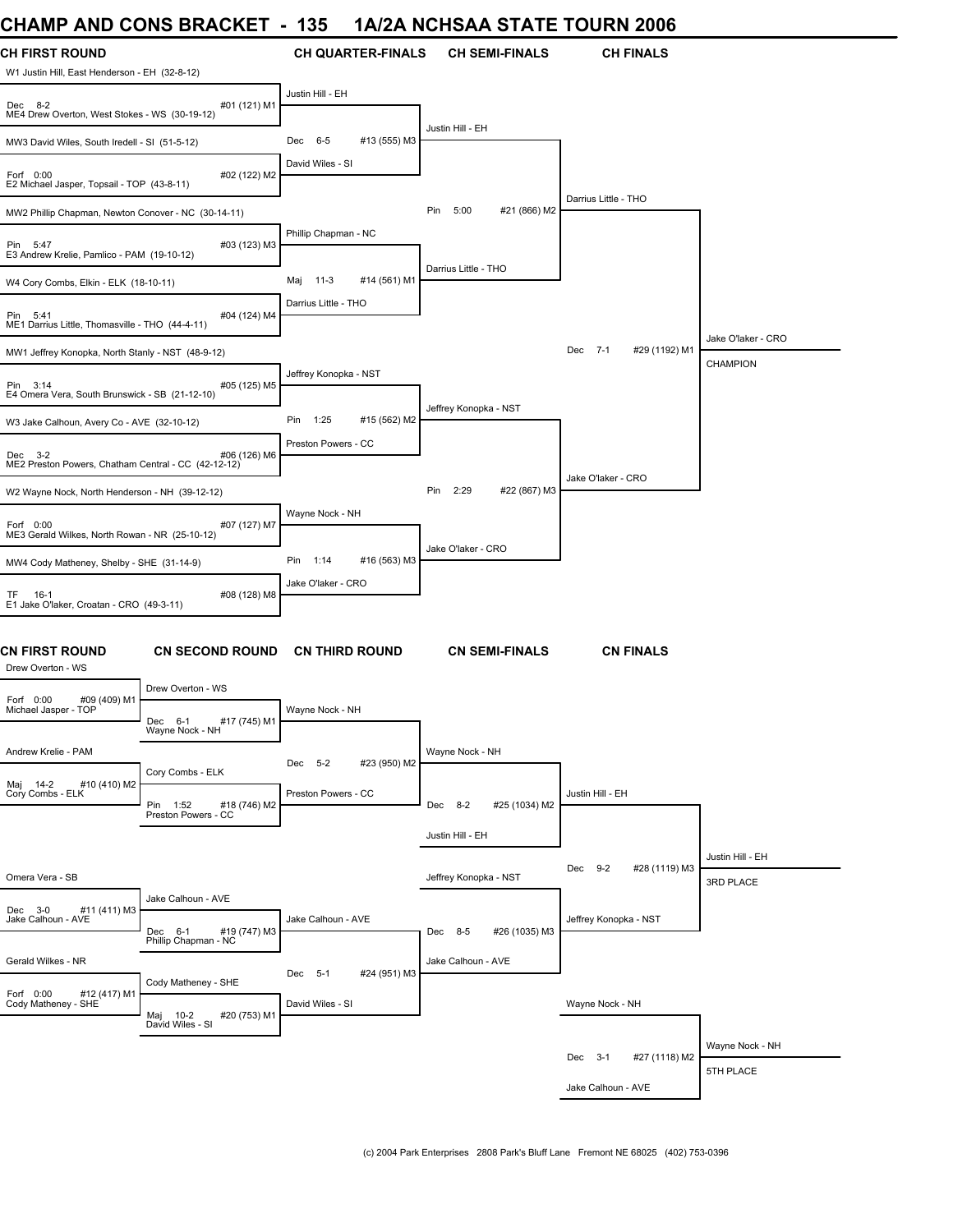### **CHAMP AND CONS BRACKET - 140 1A/2A NCHSAA STATE TOURN 2006**

| <b>CH FIRST ROUND</b><br>ME1 Chandler Collins, Cedar Ridge - CR (31-6-11) |                                                    | <b>CH QUARTER-FINALS</b>      | <b>CH SEMI-FINALS</b>     | <b>CH FINALS</b>               |                        |
|---------------------------------------------------------------------------|----------------------------------------------------|-------------------------------|---------------------------|--------------------------------|------------------------|
| Forf 0:00<br>E4 Richard Guthridge, North Brunswick - NB (27-11-12)        | #01 (145) M1                                       | Chandler Collins - CR         |                           |                                |                        |
| W3 Chris Turlington, West Henderson - WHE (29-14-12)                      |                                                    | #13 (569) M1<br>Dec 6-5       | Chandler Collins - CR     |                                |                        |
| Pin 3:17<br>MW2 Roland Fielder, North Wilkes - NW (47-7-12)               | #02 (146) M2                                       | Roland Fielder - NW           |                           | Chandler Collins - CR          |                        |
| W2 Richard Sheppard, Avery Co - AVE (37-8-11)                             |                                                    |                               | Dec 7-0<br>#21 (873) M1   |                                |                        |
| Dec 8-3<br>MW3 Matt Avery, West Lincoln - WL (52-10-12)                   | #03 (147) M3                                       | Matt Avery - WL               | Matt Hawksworth - ORA     |                                |                        |
| ME4 Matt Hawksworth, Orange - ORA (38-17-12)                              |                                                    | Dec<br>$10-3$<br>#14 (570) M2 |                           |                                |                        |
| Dec 11-8<br>E1 Andrew Langlois, Pasquotank - PAS (43-6-11)                | #04 (148) M4                                       | Matt Hawksworth - ORA         |                           |                                | Patrick Mcintosh - BAN |
| MW1 Patrick Mcintosh, Bandys - BAN (54-3-11)                              |                                                    |                               |                           | RC<br>$4 - 3$<br>#29 (1195) M1 | CHAMPION               |
| Pin 1:47<br>W4 James Wickline, North Stokes - NS (23-22-11)               | #05 (149) M5                                       | Patrick Mcintosh - BAN        | Patrick Mcintosh - BAN    |                                |                        |
| E3 Noel Mueller, Louisburg - LOU (38-9-10)                                |                                                    | #15 (571) M3<br>Pin<br>3:48   |                           |                                |                        |
| Forf 0:00<br>ME2 Keenan Tate, Central Davidson - CD (51-6-11)             | #06 (150) M6                                       | Noel Mueller - LOU            |                           |                                |                        |
| E2 T Saenger, Croatan - CRO (28-11-12)                                    |                                                    |                               | Dec 7-0<br>#22 (874) M2   | Patrick Mcintosh - BAN         |                        |
| Maj 19-6<br>ME3 Lance Lamonds, East Montgomery - EM (25-4-12)             | #07 (151) M7                                       | Lance Lamonds - EM            |                           |                                |                        |
| MW4 Kyle Mcgarity, West Stanly - WST (42-7-11)                            |                                                    | 14-6<br>#16 (577) M1<br>Maj   | Lance Lamonds - EM        |                                |                        |
| Dec 14-8<br>W1 Hector Ayabar, North Henderson - NH (42-7-12)              | #08 (152) M8                                       | Hector Ayabar - NH            |                           |                                |                        |
| <b>CN FIRST ROUND</b><br>Richard Guthridge - NB                           | <b>CN SECOND ROUND</b>                             | <b>CN THIRD ROUND</b>         | <b>CN SEMI-FINALS</b>     | <b>CN FINALS</b>               |                        |
| #09 (418) M2<br>Forf 0:00<br>Chris Turlington - WHE                       | Chris Turlington - WHE<br>#17 (754) M2<br>Maj 15-2 | Hector Ayabar - NH            |                           |                                |                        |
| Richard Sheppard - AVE                                                    | Hector Ayabar - NH                                 | #23 (957) M1<br>Dec 7-6       | Hector Ayabar - NH        |                                |                        |
| #10 (419) M3<br>Dec 3-2<br>Andrew Langlois - PAS                          | Andrew Langlois - PAS<br>#18 (755) M3<br>Dec 13-6  | Andrew Langlois - PAS         | #25 (1041) M1<br>Dec 7-6  | Hector Ayabar - NH             |                        |
|                                                                           | Noel Mueller - LOU                                 |                               | Matt Hawksworth - ORA     |                                |                        |
|                                                                           |                                                    |                               |                           |                                | Hector Ayabar - NH     |
| James Wickline - NS                                                       |                                                    |                               | Lance Lamonds - EM        | Pin 3:27<br>#28 (1126) M2      | 3RD PLACE              |
| Forf 0:00<br>#11 (425) M1<br>Keenan Tate - CD                             | James Wickline - NS<br>TF 20-5<br>#19 (761) M1     | Matt Avery - WL               | Pin 2:13<br>#26 (1042) M2 | Matt Avery - WL                |                        |
| T Saenger - CRO                                                           | Matt Avery - WL                                    |                               | Matt Avery - WL           |                                |                        |
| Dec 4-0<br>#12 (426) M2                                                   | Kyle Mcgarity - WST                                | #24 (958) M2<br>Dec 5-1       |                           |                                |                        |
| Kyle Mcgarity - WST                                                       | Pin 4:43<br>#20 (762) M2<br>Roland Fielder - NW    | Kyle Mcgarity - WST           |                           | Matt Hawksworth - ORA          |                        |
|                                                                           |                                                    |                               |                           | Dec 8-6<br>#27 (1125) M1       | Lance Lamonds - EM     |
|                                                                           |                                                    |                               |                           | Lance Lamonds - EM             | 5TH PLACE              |
|                                                                           |                                                    |                               |                           |                                |                        |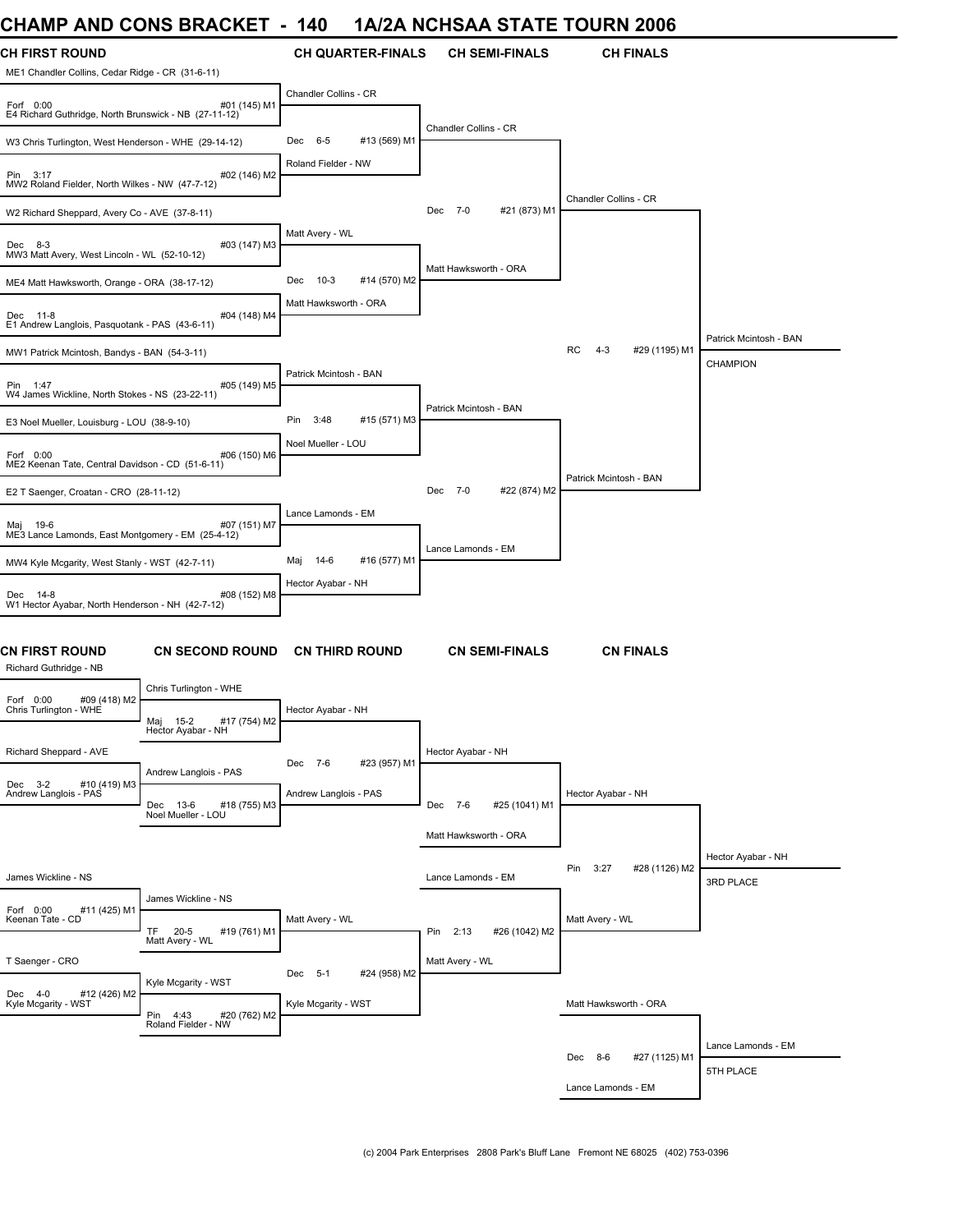# **CHAMP AND CONS BRACKET - 145 1A/2A NCHSAA STATE TOURN 2006**

| <b>CH FIRST ROUND</b><br>W1 Steven Branch, West Wilkes - WW (41-4-12) |                                                     | <b>CH QUARTER-FINALS</b>                           | <b>CH SEMI-FINALS</b>       | <b>CH FINALS</b>               |                                  |
|-----------------------------------------------------------------------|-----------------------------------------------------|----------------------------------------------------|-----------------------------|--------------------------------|----------------------------------|
| TF.<br>$17-2$                                                         | #01 (169) M1                                        | Steven Branch - WW                                 |                             |                                |                                  |
| E4 Michael Pearce, Croatan - CRO (24-19-11)                           |                                                     |                                                    | Steven Branch - WW          |                                |                                  |
| MW3 Chris Shackleford, Mt Pleasant - MTP (41-13-11)                   |                                                     | #13 (578) M2<br>Dec 8-6<br>Chris Shackleford - MTP |                             |                                |                                  |
| Pin 3:38<br>ME2 Charlie Jones, Chatham Central - CC (45-5-12)         | #02 (170) M2                                        |                                                    |                             |                                |                                  |
| MW2 Tyler Wilfong, West Lincoln - WL (44-8-12)                        |                                                     |                                                    | Dec 6-3<br>#21 (875) M3     | Steven Branch - WW             |                                  |
| Maj 10-1<br>ME3 Robbie White, West Stokes - WS (47-14-11)             | #03 (171) M3                                        | Tyler Wilfong - WL                                 |                             |                                |                                  |
| W4 Junior Mccann, Alleghany - ALL (45-11-11)                          |                                                     | Dec<br>$6 - 3$<br>#14 (579) M3                     | Tyler Wilfong - WL          |                                |                                  |
| Pin 3:27<br>E1 Roberto Rosario, Northside - NS (39-8-10)              | #04 (172) M4                                        | Junior Mccann - ALL                                |                             |                                |                                  |
| ME1 Nick Gregoris, Cardinal Gibbons - CG (51-1-10)                    |                                                     |                                                    |                             | Maj 16-8<br>#29 (1198) M1      | Nick Gregoris - CG<br>CHAMPION   |
| Maj 16-3<br>MW4 Derek Lambert, South Stanly - SST (28-7-11)           | #05 (173) M5                                        | Nick Gregoris - CG                                 |                             |                                |                                  |
| E3 Cody Bradshaw, Dixon - DIX (42-13-11)                              |                                                     | #15 (585) M1<br>20-8<br>Maj                        | Nick Gregoris - CG          |                                |                                  |
| OT 18-16<br>W2 Nathan Smith, Avery Co - AVE (39-8-12)                 | #06 (174) M6                                        | Nathan Smith - AVE                                 |                             |                                |                                  |
| E2 Billy Stalnaker, North Brunswick - NB (30-8-12)                    |                                                     |                                                    | 17-6<br>#22 (881) M1<br>Maj | Nick Gregoris - CG             |                                  |
| Dec 7-6<br>W3 Martin Avery, Brevard - BRE (30-8-10)                   | #07 (175) M7                                        | Martin Avery - BRE                                 |                             |                                |                                  |
| ME4 Jamar Jackson, Orange - ORA (25-22-10)                            |                                                     | 14-3<br>#16 (586) M2<br>Maj                        | Colt Howell - BAN           |                                |                                  |
| Maj 11-1<br>MW1 Colt Howell, Bandys - BAN (56-4-11)                   | #08 (176) M8                                        | Colt Howell - BAN                                  |                             |                                |                                  |
| <b>CN FIRST ROUND</b><br>Michael Pearce - CRO                         | <b>CN SECOND ROUND</b>                              | <b>CN THIRD ROUND</b>                              | <b>CN SEMI-FINALS</b>       | <b>CN FINALS</b>               |                                  |
| Pin 2:44<br>#09 (427) M3                                              | Charlie Jones - CC                                  |                                                    |                             |                                |                                  |
| Charlie Jones - CC                                                    | $4 - 2$<br>#17 (763) M3<br>OT<br>Martin Avery - BRE | Martin Avery - BRE                                 |                             |                                |                                  |
| Robbie White - WS                                                     |                                                     | Dec 3-2<br>#23 (959) M3                            | Martin Avery - BRE          |                                |                                  |
| Pin 3:17<br>#10 (433) M1<br>Roberto Rosario - NS                      | Robbie White - WS<br>19-9<br>#18 (769) M1<br>Maj    | Robbie White - WS                                  | Dec 9-3<br>#25 (1043) M3    | Tyler Wilfong - WL             |                                  |
|                                                                       | Nathan Smith - AVE                                  |                                                    | Tyler Wilfong - WL          |                                |                                  |
|                                                                       |                                                     |                                                    |                             | Dec 4-1<br>#28 (1133) M1       | Colt Howell - BAN                |
| Derek Lambert - SST                                                   | Derek Lambert - SST                                 |                                                    | Colt Howell - BAN           |                                | 3RD PLACE                        |
| Dec 9-4<br>#11 (434) M2<br>Cody Bradshaw - DIX                        | Dec 3-1<br>#19 (770) M2<br>Junior Mccann - ALL      | Junior Mccann - ALL                                | #26 (1049) M1<br>Dec 1-0    | Colt Howell - BAN              |                                  |
| Billy Stalnaker - NB                                                  |                                                     | Dec 8-5<br>#24 (965) M1                            | Junior Mccann - ALL         |                                |                                  |
| OT 9-7<br>#12 (435) M3<br>Jamar Jackson - ORA                         | Jamar Jackson - ORA                                 | Chris Shackleford - MTP                            |                             | Martin Avery - BRE             |                                  |
|                                                                       | Pin 3:28<br>#20 (771) M3<br>Chris Shackleford - MTP |                                                    |                             |                                |                                  |
|                                                                       |                                                     |                                                    |                             | RC<br>$4 - 3$<br>#27 (1127) M3 | Junior Mccann - ALL<br>5TH PLACE |
|                                                                       |                                                     |                                                    |                             | Junior Mccann - ALL            |                                  |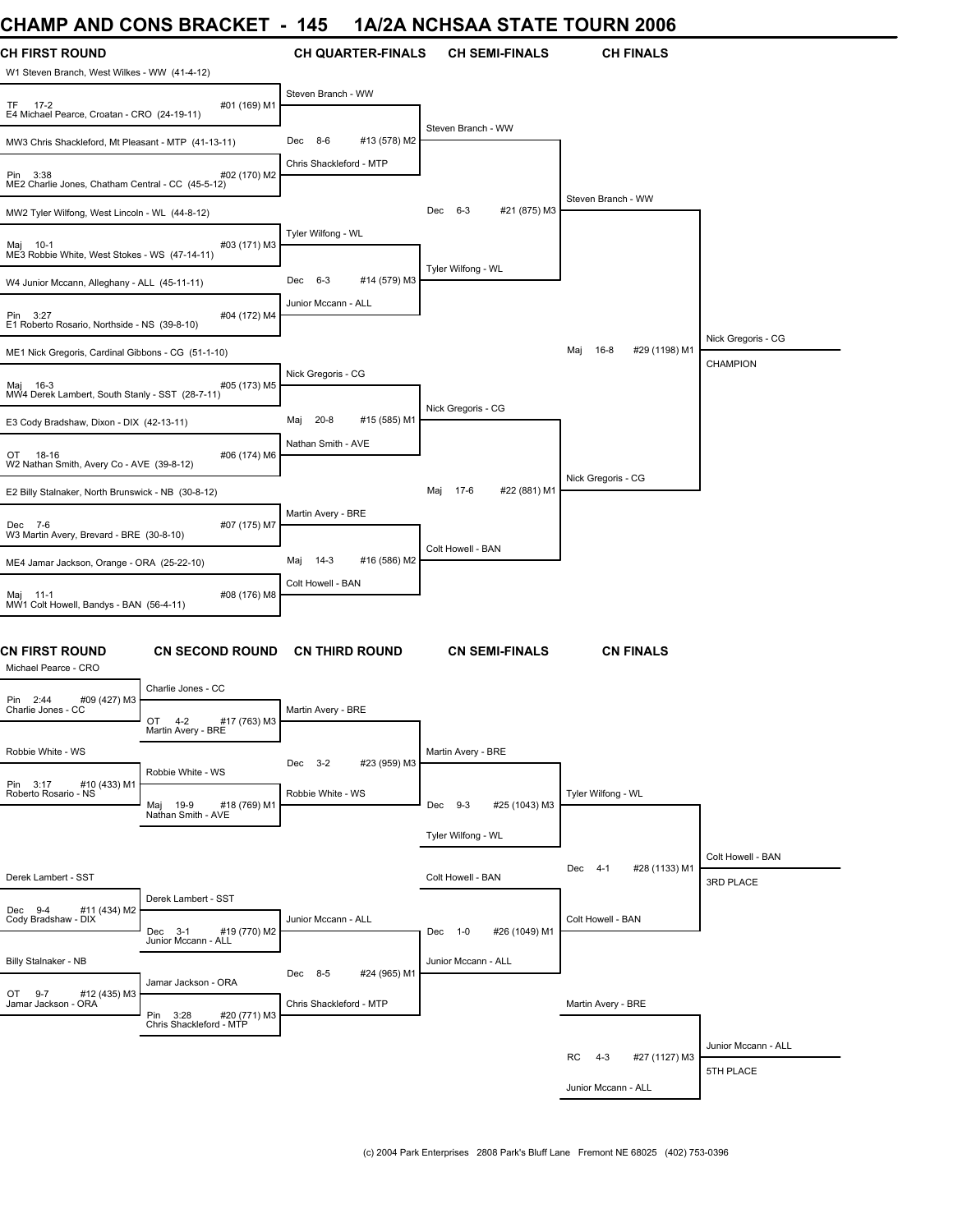### **CHAMP AND CONS BRACKET - 152 1A/2A NCHSAA STATE TOURN 2006**

| UNAIVIL AND UUNJ DRAUNE I                                            |                                                               | 1 J 4                                   |                          |                        |                       | IAIZA NUNSAA STATE TUURN ZUU0 |                                     |
|----------------------------------------------------------------------|---------------------------------------------------------------|-----------------------------------------|--------------------------|------------------------|-----------------------|-------------------------------|-------------------------------------|
| <b>CH FIRST ROUND</b><br>W1 Jeremy Perdue, East Surry - ES (31-6-10) |                                                               |                                         | <b>CH QUARTER-FINALS</b> |                        | <b>CH SEMI-FINALS</b> | <b>CH FINALS</b>              |                                     |
| Dec 6-2<br>ME4 Ethan Knapp, Cedar Ridge - CR (23-12-11)              | #01 (193) M1                                                  | Jeremy Perdue - ES                      |                          |                        |                       |                               |                                     |
| MW3 Chance Barnhardt, Mt Pleasant - MTP (50-10-11)                   |                                                               | 1:20<br>Pin                             | #13 (587) M3             | Jeremy Perdue - ES     |                       |                               |                                     |
| TF.<br>15-0<br>E2 Ian Creech, Pasquotank - PAS (31-13-9)             | #02 (194) M2                                                  | Chance Barnhardt - MTP                  |                          |                        |                       |                               |                                     |
| MW2 Christian Harris, Forbush - FOR (48-10-10)                       |                                                               |                                         |                          | $3-1$<br>Dec           | #21 (882) M2          | Lawrence Black - NR           |                                     |
| Dec 14-10<br>E3 Victor Zenteno, North Brunswick - NB (27-10-12)      | #03 (195) M3                                                  | Christian Harris - FOR                  |                          |                        |                       |                               |                                     |
| W4 Chris Eastman, Madison - MAD (31-11-12)                           |                                                               | Dec 6-3                                 | #14 (593) M1             | Lawrence Black - NR    |                       |                               |                                     |
| OT 5-3<br>ME1 Lawrence Black, North Rowan - NR (31-2-12)             | #04 (196) M4                                                  | Lawrence Black - NR                     |                          |                        |                       |                               |                                     |
| MW1 Byron Sigmon, Bandys - BAN (67-0-12)                             |                                                               |                                         |                          |                        |                       | #29 (1201) M1<br>Pin<br>1:13  | Byron Sigmon - BAN<br>CHAMPION      |
| Pin 1:53<br>E4 Hayes Swanson, Holmes - HOL (26-9-10)                 | #05 (197) M5                                                  | Byron Sigmon - BAN                      |                          |                        |                       |                               |                                     |
| W3 Andrew Cekuta, Bishop Mcquinness - BMG (34-11-11)                 |                                                               | 0:00<br>Dft                             | #15 (594) M2             | Byron Sigmon - BAN     |                       |                               |                                     |
| Dec 9-2<br>ME2 Jameil Floyd, Southern Vance - SV (47-5-12)           | #06 (198) M6                                                  | Jameil Floyd - SV                       |                          |                        |                       |                               |                                     |
| W2 Jeramiah Hampton, Alleghany - ALL (46-5-11)                       |                                                               |                                         |                          | Pin<br>1:18            | #22 (883) M3          | Byron Sigmon - BAN            |                                     |
| Pin 3:09<br>ME3 Ricky Benson, East Davidson - EDA (38-11-11)         | #07 (199) M7                                                  | Ricky Benson - EDA                      |                          | Ricky Benson - EDA     |                       |                               |                                     |
| MW4 Jamie Roberts, North Stanly - NST (47-12-12)                     |                                                               | Dec 7-6                                 | #16 (595) M3             |                        |                       |                               |                                     |
| Pin 3:38<br>E1 Tyler Mullineaux, Croatan - CRO (34-9-12)             | #08 (200) M8                                                  | Jamie Roberts - NST                     |                          |                        |                       |                               |                                     |
| <b>CN FIRST ROUND</b><br>Ethan Knapp - CR                            | <b>CN SECOND ROUND</b>                                        |                                         | <b>CN THIRD ROUND</b>    |                        | <b>CN SEMI-FINALS</b> | <b>CN FINALS</b>              |                                     |
| Pin 4:03<br>#09 (441) M1                                             | Ethan Knapp - CR                                              |                                         |                          |                        |                       |                               |                                     |
| Ian Creech - PAS                                                     | Maj 10-1<br>#17 (777) M1<br>Jamie Roberts - NST               | Jamie Roberts - NST                     |                          |                        |                       |                               |                                     |
| Victor Zenteno - NB                                                  | Chris Eastman - MAD                                           | Dec 6-5                                 | #23 (966) M2             | Jameil Floyd - SV      |                       |                               |                                     |
| Pin 4:39<br>#10 (442) M2<br>Chris Eastman - MAD                      | Pin 1:58<br>#18 (778) M2<br>Jameil Floyd - SV                 | Jameil Floyd - SV                       |                          | Dec 7-5                | #25 (1050) M2         | Jeremy Perdue - ES            |                                     |
|                                                                      |                                                               |                                         |                          | Jeremy Perdue - ES     |                       |                               |                                     |
| Hayes Swanson - HOL                                                  |                                                               |                                         |                          | Ricky Benson - EDA     |                       | 2:34<br>#28 (1135) M3<br>Pin  | Jeramiah Hampton - ALL<br>3RD PLACE |
| #11 (443) M3<br>Maj 10-2<br>Andrew Cekuta - BMG                      | Andrew Cekuta - BMG<br>Forf 0:00<br>#19 (779) M3              | Andrew Cekuta - BMG                     |                          | Maj 15-2               | #26 (1051) M3         | Jeramiah Hampton - ALL        |                                     |
| Jeramiah Hampton - ALL                                               | Christian Harris - FOR                                        |                                         |                          | Jeramiah Hampton - ALL |                       |                               |                                     |
| Pin 3:29<br>#12 (449) M1<br>Tyler Mullineaux - CRO                   | Jeramiah Hampton - ALL                                        | $11-3$<br>Maj<br>Jeramiah Hampton - ALL | #24 (967) M3             |                        |                       | Jameil Floyd - SV             |                                     |
|                                                                      | <b>TF</b><br>$17-2$<br>#20 (785) M1<br>Chance Barnhardt - MTP |                                         |                          |                        |                       |                               |                                     |
|                                                                      |                                                               |                                         |                          |                        |                       | Dec 11-10 #27 (1134) M2       | Jameil Floyd - SV                   |
|                                                                      |                                                               |                                         |                          |                        |                       | Ricky Benson - EDA            | 5TH PLACE                           |
|                                                                      |                                                               |                                         |                          |                        |                       |                               |                                     |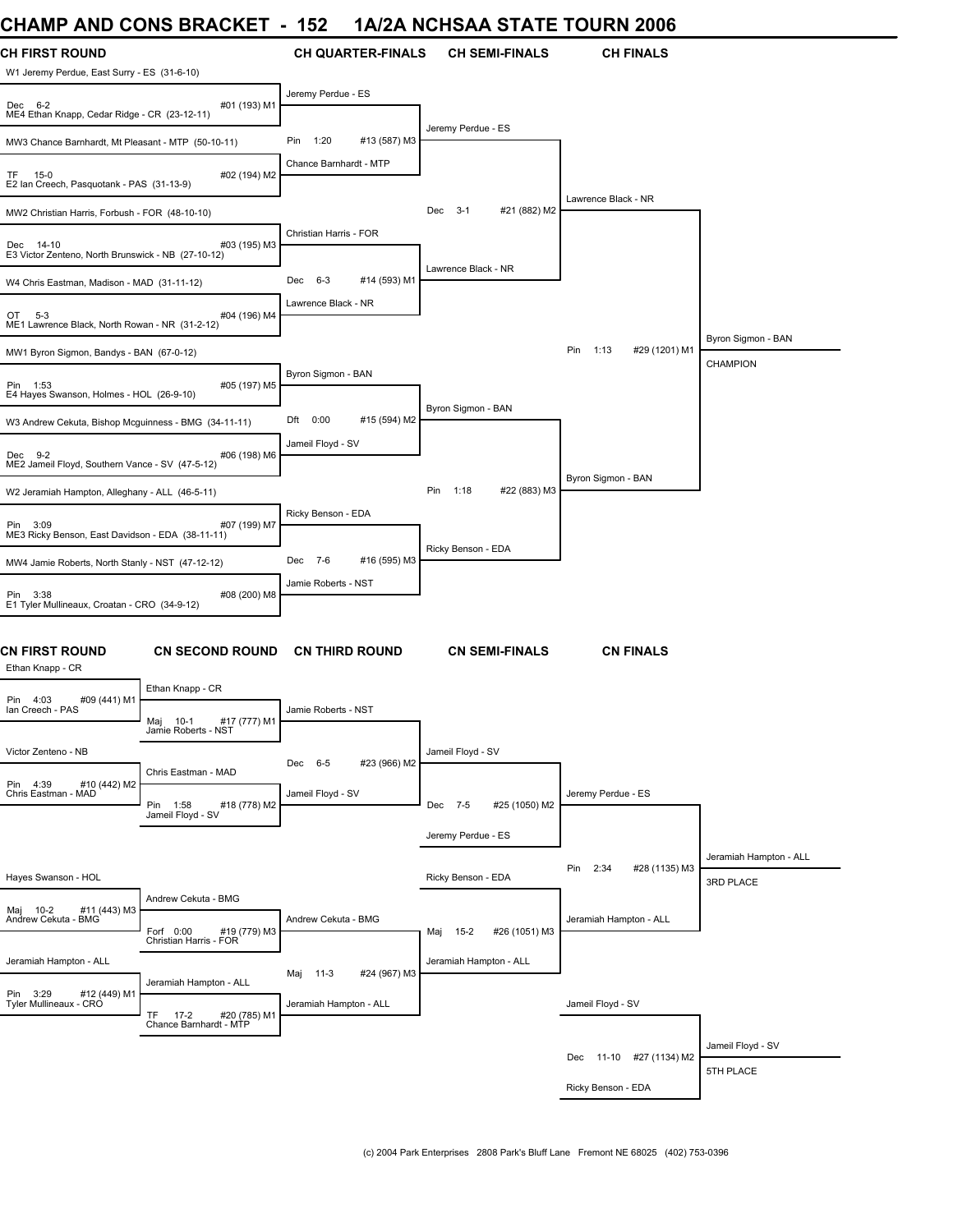### **CHAMP AND CONS BRACKET - 160 1A/2A NCHSAA STATE TOURN 2006**

| <b>CH FIRST ROUND</b><br>ME1 Kyle Scott, Chatham Central - CC (46-7-12) |                                                | <b>CH QUARTER-FINALS</b>     | <b>CH SEMI-FINALS</b>         | <b>CH FINALS</b>             |                                          |
|-------------------------------------------------------------------------|------------------------------------------------|------------------------------|-------------------------------|------------------------------|------------------------------------------|
| $15-0$<br>E4 Antonie Hedgebeth, Northeastern - NE (13-9-11)             | #01 (217) M1                                   | Kyle Scott - CC              |                               |                              |                                          |
| W3 Chuck Freeman, Hendersonville - HEN (25-8-12)                        |                                                | #13 (601) M1<br>Pin<br>3:12  | Kyle Scott - CC               |                              |                                          |
| Dec 9-5<br>MW2 Josh Miller, South Iredell - SI (34-7-11)                | #02 (218) M2                                   | Josh Miller - SI             |                               |                              |                                          |
| W2 George Neslen, Smoky Mountain - SM (37-3-12)                         |                                                |                              | Dec 5-2<br>#21 (889) M1       | Daniel Lanier - TRA          |                                          |
| Dec 5-1<br>MW3 Trevor Thompson, Forest Hills - FH (55-10-12)            | #03 (219) M3                                   | Trevor Thompson - FH         |                               |                              |                                          |
| ME4 Jordan Hobbs, West Davidson - WD (38-16-12)                         |                                                | Dec<br>$9-2$<br>#14 (602) M2 | Daniel Lanier - TRA           |                              |                                          |
| TF 16-0<br>E1 Daniel Lanier, Trask - TRA (46-2-12)                      | #04 (220) M4                                   | Daniel Lanier - TRA          |                               |                              |                                          |
| MW1 William Gilleland, Bandys - BAN (68-0-12)                           |                                                |                              |                               | Dft<br>0:00<br>#29 (1204) M1 | William Gilleland - BAN                  |
| Pin 3:31<br>W4 Aaron Ledford, Mitchell - MIT (47-17-11)                 | #05 (221) M5                                   | William Gilleland - BAN      |                               |                              | CHAMPION                                 |
| E3 Ben Williams, Southwest Onslow - SWO (23-5-10)                       |                                                | #15 (603) M3<br>Dft<br>0:00  | William Gilleland - BAN       |                              |                                          |
| Pin 4:53<br>ME2 Peter Fahnrich, Graham - GR (35-11-12)                  | #06 (222) M6                                   | Peter Fahnrich - GR          |                               |                              |                                          |
| E2 James Tatum, Topsail - TOP (36-13-11)                                |                                                |                              | TF.<br>$16-1$<br>#22 (890) M2 | William Gilleland - BAN      |                                          |
| Dec 12-9<br>ME3 Zack Baldwin, Orange - ORA (39-15-11)                   | #07 (223) M7                                   | James Tatum - TOP            |                               |                              |                                          |
| MW4 Chucky Jacobs, Newton Conover - NC (41-11-11)                       |                                                | #16 (609) M1<br>Dec 7-1      | James Tatum - TOP             |                              |                                          |
| Dec 3-2<br>W1 Drew Hall, Pisgah - PIS (33-10-10)                        | #08 (224) M8                                   | Drew Hall - PIS              |                               |                              |                                          |
| CN FIRST ROUND<br>Antonie Hedgebeth - NE                                | <b>CN SECOND ROUND</b>                         | <b>CN THIRD ROUND</b>        | <b>CN SEMI-FINALS</b>         | <b>CN FINALS</b>             |                                          |
| #09 (450) M2<br>4-0<br>Dec                                              | Chuck Freeman - HEN                            |                              |                               |                              |                                          |
| Chuck Freeman - HEN<br>Maj 10-1                                         | #17 (786) M2<br>Drew Hall - PIS                | Drew Hall - PIS              |                               |                              |                                          |
| George Neslen - SM                                                      | George Neslen - SM                             | #23 (973) M1<br>Dec 5-1      | George Neslen - SM            |                              |                                          |
| #10 (451) M3<br>Dec 9-4<br>Jordan Hobbs - WD<br>TF                      | #18 (787) M3<br>$15-0$<br>Peter Fahnrich - GR  | George Neslen - SM           | Dec 3-2<br>#25 (1057) M1      | George Neslen - SM           |                                          |
|                                                                         |                                                |                              | Kyle Scott - CC               |                              |                                          |
| Aaron Ledford - MIT                                                     |                                                |                              | James Tatum - TOP             | Pin<br>1:35<br>#28 (1142) M2 | Trevor Thompson - FH<br><b>3RD PLACE</b> |
| Pin 3:39<br>#11 (457) M1                                                | Ben Williams - SWO                             |                              |                               |                              |                                          |
| Ben Williams - SWO<br>Pin 3:29                                          | #19 (793) M1<br>Trevor Thompson - FH           | Trevor Thompson - FH         | #26 (1058) M2<br>Pin 2:33     | Trevor Thompson - FH         |                                          |
| Zack Baldwin - ORA                                                      |                                                | #24 (974) M2<br>Pin<br>4:41  | Trevor Thompson - FH          |                              |                                          |
| Pin 3:22<br>#12 (458) M2<br>Chucky Jacobs - NC                          | Zack Baldwin - ORA<br>OT 15-13<br>#20 (794) M2 | Josh Miller - SI             |                               | Kyle Scott - CC              |                                          |
|                                                                         | Josh Miller - SI                               |                              |                               |                              | James Tatum - TOP                        |
|                                                                         |                                                |                              |                               | Dec 12-6<br>#27 (1141) M1    | 5TH PLACE                                |
|                                                                         |                                                |                              |                               | James Tatum - TOP            |                                          |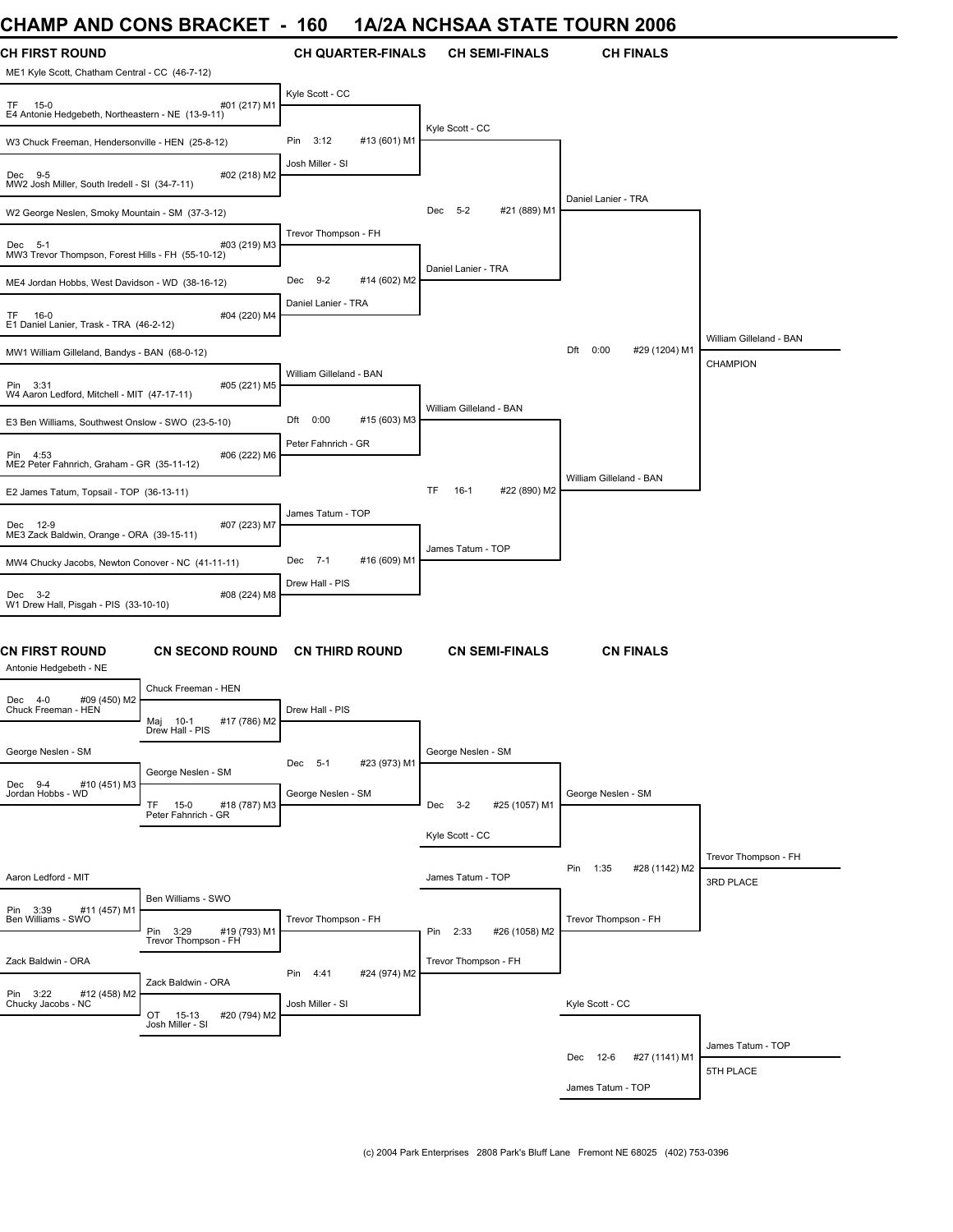### **CHAMP AND CONS BRACKET - 171 1A/2A NCHSAA STATE TOURN 2006**

| CHAIWF AND CONS DRACKET - TH                                      |                                                                    |                       |                          | IA/ZA NUNSAA STATE TUURN 2006 |                                  |                                 |
|-------------------------------------------------------------------|--------------------------------------------------------------------|-----------------------|--------------------------|-------------------------------|----------------------------------|---------------------------------|
| <b>CH FIRST ROUND</b><br>W1 Austin Ollis, Polk Co - POL (47-1-11) |                                                                    |                       | <b>CH QUARTER-FINALS</b> | <b>CH SEMI-FINALS</b>         | <b>CH FINALS</b>                 |                                 |
| TF 16-0<br>E4 R Allen, Croatan - CRO (30-8-12)                    | #01 (241) M1                                                       | Austin Ollis - POL    |                          |                               |                                  |                                 |
| MW3 Ricky Lentz, Mt Pleasant - MTP (37-13-12)                     |                                                                    | 1:55<br>Pin           | #13 (610) M2             | Austin Ollis - POL            |                                  |                                 |
| Dec 8-7<br>ME2 Eric Jones, Southern Vance - SV (43-8-12)          | #02 (242) M2                                                       | Ricky Lentz - MTP     |                          |                               |                                  |                                 |
| MW2 Randall Neal, West Lincoln - WL (34-18-11)                    |                                                                    |                       |                          | #21 (897) M1<br>Dec 6-1       | Austin Ollis - POL               |                                 |
| Dft 3:00<br>ME3 Chase Kernodle, Orange - ORA (33-14-12)           | #03 (243) M3                                                       | Chase Kernodle - ORA  |                          |                               |                                  |                                 |
| W4 Blake Morgan, North Henderson - NH (28-9-12)                   |                                                                    | Dec 12-8              | #14 (611) M3             | Joe Trotto - TOP              |                                  |                                 |
| Dec 8-4<br>E1 Joe Trotto, Topsail - TOP (50-5-11)                 | #04 (244) M4                                                       | Joe Trotto - TOP      |                          |                               |                                  |                                 |
| ME1 Chris Bullins, Mcmichael - MCM (42-0-11)                      |                                                                    |                       |                          |                               | 10-4<br>#29 (1207) M1<br>Dec     | Chris Bullins - MCM<br>CHAMPION |
| Pin 0:31<br>MW4 Jed Martin, Surry Central - SC (29-5-10)          | #05 (245) M5                                                       | Chris Bullins - MCM   |                          |                               |                                  |                                 |
| E3 Gradon Shaw, Manteo - MAN (39-10-12)                           |                                                                    | TF<br>$20 - 5$        | #15 (617) M1             | Chris Bullins - MCM           |                                  |                                 |
| Maj 15-4<br>W2 Shane Bryant, East Surry - ES (36-3-11)            | #06 (246) M6                                                       | Shane Bryant - ES     |                          |                               |                                  |                                 |
| E2 Lucus Wendeborn, Northeastern - NE (40-4-12)                   |                                                                    |                       |                          | #22 (898) M2<br>1:47<br>Pin   | Chris Bullins - MCM              |                                 |
| Pin 5:24<br>W3 Eli Wexler, Mountain Heritage - MH (36-8-11)       | #07 (247) M7                                                       | Lucus Wendeborn - NE  |                          |                               |                                  |                                 |
| ME4 Daniel Lancaster, North Rowan - NR (29-7-12)                  |                                                                    | Dft 0:00              | #16 (618) M2             | Robby Blount - FH             |                                  |                                 |
| Pin 1:52<br>MW1 Robby Blount, Forest Hills - FH (43-4-11)         | #08 (248) M8                                                       | Robby Blount - FH     |                          |                               |                                  |                                 |
| <b>CN FIRST ROUND</b><br>R Allen - CRO                            | <b>CN SECOND ROUND</b>                                             | <b>CN THIRD ROUND</b> |                          | <b>CN SEMI-FINALS</b>         | <b>CN FINALS</b>                 |                                 |
| Dec 10-6<br>#09 (459) M3<br>Eric Jones - SV                       | R Allen - CRO<br>Pin 4:21<br>#17 (795) M3                          | Lucus Wendeborn - NE  |                          |                               |                                  |                                 |
| Randall Neal - WL                                                 | Lucus Wendeborn - NE                                               | Dec 8-1               | #23 (981) M1             | Shane Bryant - ES             |                                  |                                 |
| Dft 0:00<br>#10 (465) M1<br>Blake Morgan - NH                     | Blake Morgan - NH<br>Pin 1:37<br>#18 (801) M1<br>Shane Bryant - ES | Shane Bryant - ES     |                          | Dec 5-3<br>#25 (1065) M1      | Shane Bryant - ES                |                                 |
|                                                                   |                                                                    |                       |                          | Joe Trotto - TOP              |                                  |                                 |
| Jed Martin - SC                                                   |                                                                    |                       |                          | Robby Blount - FH             | #28 (1150) M2<br>$13 - 4$<br>Maj | Robby Blount - FH<br>3RD PLACE  |
| Dec 5-3<br>#11 (466) M2                                           | Jed Martin - SC                                                    |                       |                          |                               |                                  |                                 |
| Gradon Shaw - MAN                                                 | OT<br>#19 (802) M2<br>6-4<br>Chase Kernodle - ORA                  | Chase Kernodle - ORA  |                          | #26 (1066) M2<br>Pin 2:00     | Robby Blount - FH                |                                 |
| Eli Wexler - MH                                                   |                                                                    | $10-5$<br>Dec         | #24 (982) M2             | Chase Kernodle - ORA          |                                  |                                 |
| Pin 1:32 #12<br>#12 (467) M3                                      | Daniel Lancaster - NR<br>Pin 4:23<br>#20 (803) M3                  | Daniel Lancaster - NR |                          |                               | Joe Trotto - TOP                 |                                 |
|                                                                   | Ricky Lentz - MTP                                                  |                       |                          |                               |                                  | Joe Trotto - TOP                |
|                                                                   |                                                                    |                       |                          |                               | Dft 0:00<br>#27 (1149) M1        | 5TH PLACE                       |
|                                                                   |                                                                    |                       |                          |                               | Chase Kernodle - ORA             |                                 |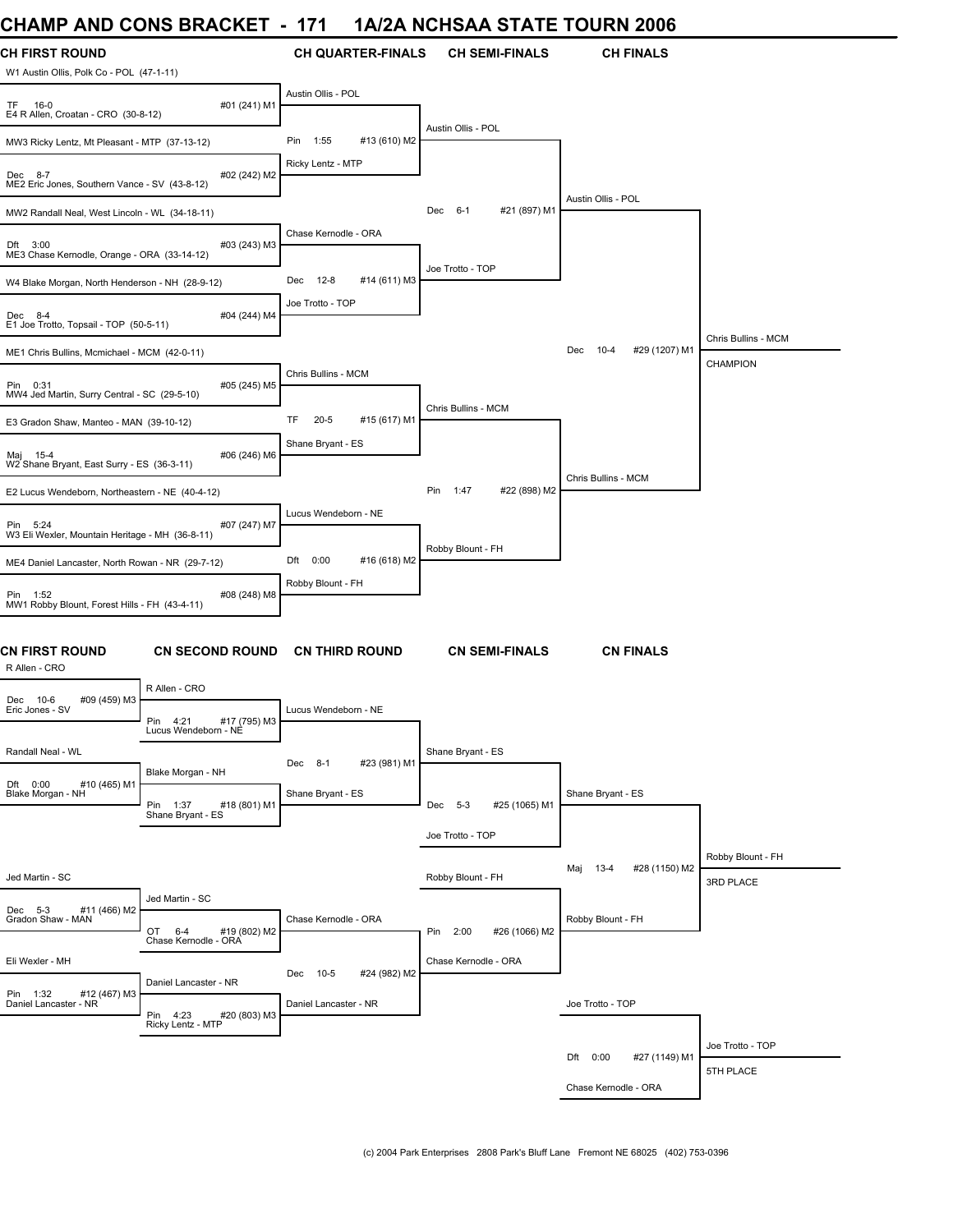# **CHAMP AND CONS BRACKET - 189 1A/2A NCHSAA STATE TOURN 2006**

| <b>CH FIRST ROUND</b><br>W1 Dane Coffee, Bishop Mcguinness - BMG (45-5-12) |                                                                   | <b>CH QUARTER-FINALS</b>    | <b>CH SEMI-FINALS</b>      | <b>CH FINALS</b>             |                              |
|----------------------------------------------------------------------------|-------------------------------------------------------------------|-----------------------------|----------------------------|------------------------------|------------------------------|
| Pin 1:58<br>ME4 Zach Poole, North Rowan - NR (17-9-11)                     | #01 (265) M1                                                      | Dane Coffee - BMG           |                            |                              |                              |
| MW3 Zach Morton, Mt Pleasant - MTP (47-10-12)                              |                                                                   | #13 (625) M1<br>Pin<br>5:40 | Kirk Heffley - TAR         |                              |                              |
| Dec 8-5<br>E2 Kirk Heffley, Tarboro - TAR (32-4-11)                        | #02 (266) M2                                                      | Kirk Heffley - TAR          |                            |                              |                              |
| MW2 Blake Wood, East Rutherford - ER (38-5-12)                             |                                                                   |                             | Maj 11-0<br>#21 (905) M1   | Kirk Heffley - TAR           |                              |
| Pin 5:51<br>E3 Linnell Evans, Holmes - HOL (24-10-12)                      | #03 (267) M3                                                      | Blake Wood - ER             |                            |                              |                              |
| W4 Larry Crawford, North Henderson - NH (30-18-12)                         |                                                                   | Dec<br>10-4<br>#14 (626) M2 | Blake Wood - ER            |                              |                              |
| #<br>ME1 Toby Valadez, Eastern Guilford - EG (36-5-12)                     | #04 (268) M4                                                      | Toby Valadez - EG           |                            |                              |                              |
| MW1 Markley Morrison, Bandys - BAN (54-13-12)                              |                                                                   |                             |                            | Dec 3-1<br>#29 (1210) M1     | Aaron Myrick - CRO           |
| Maj 15-4<br>E4 Jacob Allen, Topsail - TOP (42-22-10)                       | #05 (269) M5                                                      | Markley Morrison - BAN      |                            |                              | CHAMPION                     |
| W3 Bobby Sprinkle, West Wilkes - WW (34-9-12)                              |                                                                   | #15 (633) M1<br>Dec 5-1     | Markley Morrison - BAN     |                              |                              |
| Pin 5:15<br>ME2 Jake Kime, West Montgomery - WM (30-7-12)                  | #06 (270) M6                                                      | Jake Kime - WM              |                            |                              |                              |
| W2 Bryant Lewellyn, North Stokes - NS (33-16-10)                           |                                                                   |                             | #22 (906) M2<br>8-0<br>Мај | Aaron Myrick - CRO           |                              |
| Pin 4:36<br>ME3 Aaron Brown, Chatham Central - CC (29-19-10)               | #07 (271) M7                                                      | Bryant Lewellyn - NS        |                            |                              |                              |
| MW4 Wilbert Brown, Surry Central - SC (29-6-11)                            |                                                                   | 5:45<br>#16 (634) M2<br>Pin | Aaron Myrick - CRO         |                              |                              |
| Dec 6-0<br>E1 Aaron Myrick, Croatan - CRO (46-2-12)                        | #08 (272) M8                                                      | Aaron Myrick - CRO          |                            |                              |                              |
| <b>CN FIRST ROUND</b><br>Zach Poole - NR                                   | <b>CN SECOND ROUND</b>                                            | <b>CN THIRD ROUND</b>       | <b>CN SEMI-FINALS</b>      | <b>CN FINALS</b>             |                              |
| #09 (473) M1<br>Dft 0:00                                                   | Zach Morton - MTP                                                 |                             |                            |                              |                              |
| Zach Morton - MTP                                                          | Pin 1:41<br>#17 (809) M1<br>Bryant Lewellyn - NS                  | Bryant Lewellyn - NS        |                            |                              |                              |
| Linnell Evans - HOL                                                        | Linnell Evans - HOL                                               | Dec 8-7<br>#23 (989) M1     | Bryant Lewellyn - NS       |                              |                              |
| Pin 4:07<br>#10 (474) M2<br>Larry Crawford - NH                            | Pin 1:56<br>#18 (810) M2<br>Jake Kime - WM                        | Linnell Evans - HOL         | Pin 4:25<br>#25 (1073) M1  | Blake Wood - ER              |                              |
|                                                                            |                                                                   |                             | Blake Wood - ER            |                              |                              |
| Jacob Allen - TOP                                                          |                                                                   |                             | Markley Morrison - BAN     | #28 (1158) M2<br>Pin<br>3:42 | Blake Wood - ER<br>3RD PLACE |
| Pin 3:55<br>#11 (475) M3                                                   | Jacob Allen - TOP                                                 |                             |                            |                              |                              |
| Bobby Sprinkle - WW                                                        | Pin 3:19<br>#19 (811) M3<br>Toby Valadez - EG                     | Toby Valadez - EG           | Dec 4-2<br>#26 (1074) M2   | Markley Morrison - BAN       |                              |
| Aaron Brown - CC                                                           |                                                                   | Dec 6-3<br>#24 (990) M2     | Toby Valadez - EG          |                              |                              |
| Pin 2:26<br>#12 (481) M1<br>Wilbert Brown - SC                             | Wilbert Brown - SC<br>RC 3-2<br>#20 (817) M1<br>Dane Coffee - BMG | Dane Coffee - BMG           |                            | Bryant Lewellyn - NS         |                              |
|                                                                            |                                                                   |                             |                            |                              | Toby Valadez - EG            |
|                                                                            |                                                                   |                             |                            | Pin 2:59<br>#27 (1157) M1    | 5TH PLACE                    |
|                                                                            |                                                                   |                             |                            | Toby Valadez - EG            |                              |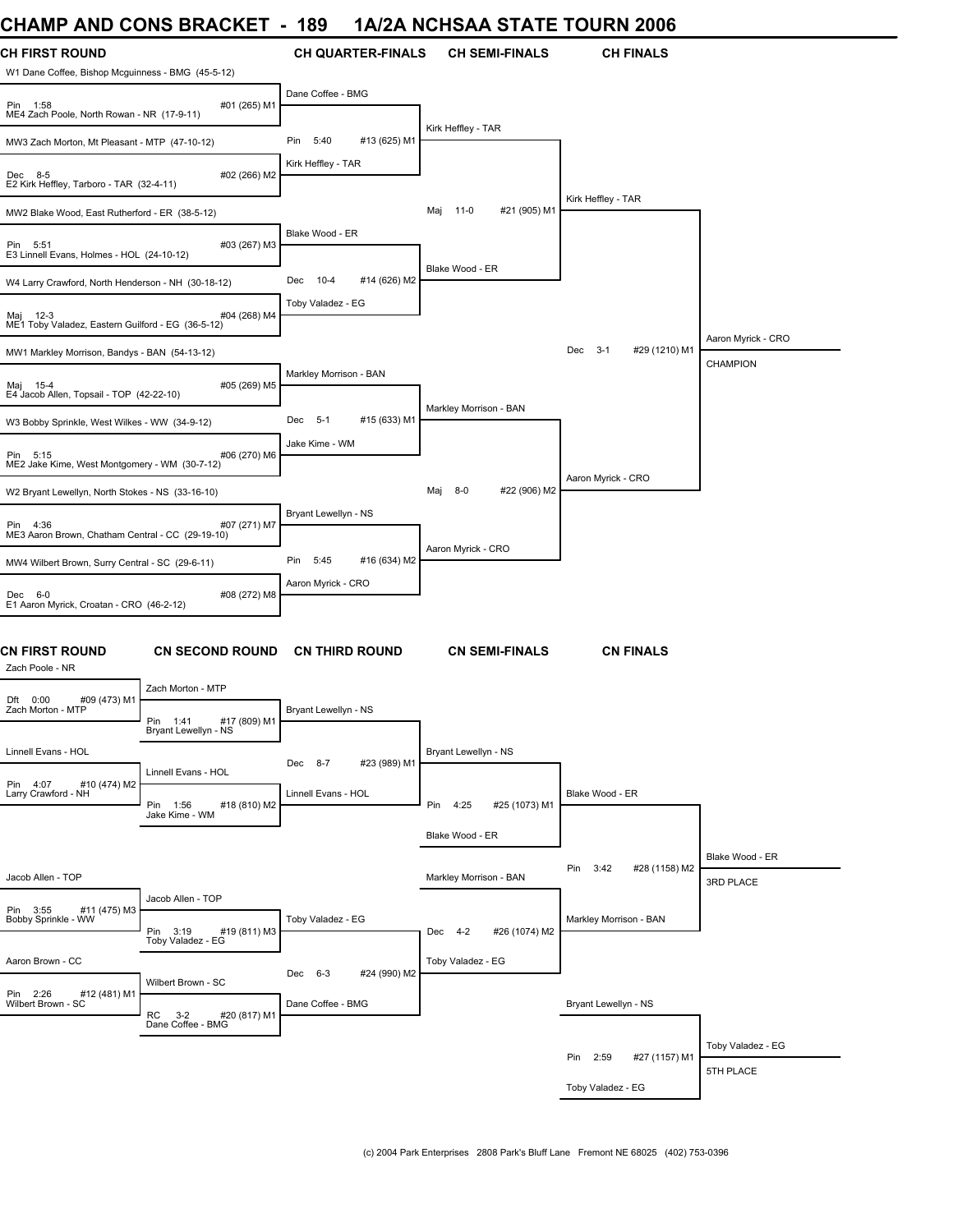### **CHAMP AND CONS BRACKET - 215 1A/2A NCHSAA STATE TOURN 2006**

| UNAIVIM AINU UUNJ DRAUNET                                                      |                                                   | - 219                                          | IA/ZA NUNSAA STATE TUURN 2000   |                                 |                                        |
|--------------------------------------------------------------------------------|---------------------------------------------------|------------------------------------------------|---------------------------------|---------------------------------|----------------------------------------|
| <b>CH FIRST ROUND</b><br>ME1 Devorio Evans, Orange - ORA (46-9-12)             |                                                   | <b>CH QUARTER-FINALS</b>                       | <b>CH SEMI-FINALS</b>           | <b>CH FINALS</b>                |                                        |
| #01 (289) M1<br>Dec 9-2<br>E4 Tyler Brownlow, Croatan - CRO (25-10-10)         |                                                   | Devorio Evans - ORA                            |                                 |                                 |                                        |
| W3 Travis Flynn, East Henderson - EH (35-6-12)                                 |                                                   | Pin<br>4:47<br>#13 (641) M1                    | Travis Flynn - EH               |                                 |                                        |
| #02 (290) M2<br>Pin 2:22<br>MW2 Jeff Pell, Ashe County - ASH (29-3-12)         |                                                   | Travis Flynn - EH                              |                                 |                                 |                                        |
| W2 Eric Hughes, West Wilkes - WW (42-5-12)                                     |                                                   |                                                | 5:16<br>#21 (913) M1<br>Pin     | Wes Denham - SPR                |                                        |
| #03 (291) M3<br>Dec 3-1<br>MW3 Andrew Reihardt, Newton Conover - NC (32-13-10) |                                                   | Andrew Reihardt - NC                           |                                 |                                 |                                        |
| ME4 Chandis Lilly, West Davidson - WD (31-18-12)                               |                                                   | 16-4<br>#14 (642) M2<br>Maj                    | Wes Denham - SPR                |                                 |                                        |
| Pin 3:38<br>#04 (292) M4<br>E1 Wes Denham, Spring Creek - SPR (35-3-12)        |                                                   | Wes Denham - SPR                               |                                 |                                 |                                        |
| MW1 Ryan Kloepping, Monroe - MON (49-3-12)                                     |                                                   |                                                |                                 | $8 - 2$<br>#29 (1213) M1<br>Dec | Darryl Rattley - NB<br><b>CHAMPION</b> |
| #05 (293) M5<br>Pin 1:54<br>W4 TJ Bradley, Smoky Mountain - SM (31-9-12)       |                                                   | Ryan Kloepping - MON                           |                                 |                                 |                                        |
| E3 James Alexander, Northside - NS (34-5-11)                                   |                                                   | Dec 7-5<br>#15 (649) M1                        | Ryan Kloepping - MON            |                                 |                                        |
| #06 (294) M6<br>Dec 5-2<br>ME2 Calvin King, Southern Guilford - SGU (38-8-12)  |                                                   | James Alexander - NS                           |                                 |                                 |                                        |
| E2 Darryl Rattley, North Brunswick - NB (33-5-12)                              |                                                   |                                                | $11 - 7$<br>#22 (914) M2<br>Dec | Darryl Rattley - NB             |                                        |
| #07 (295) M7<br>Pin 0:53<br>ME3 Kevin Hamm, Chatham Central - CC (50-11-11)    |                                                   | Darryl Rattley - NB                            |                                 |                                 |                                        |
| MW4 Travis Shore, Forbush - FOR (31-15-12)                                     |                                                   | #16 (650) M2<br>Pin 2:41                       | Darryl Rattley - NB             |                                 |                                        |
| Dec 6-5<br>#08 (296) M8<br>W1 Butch Bridges, Pisgah - PIS (31-5-12)            |                                                   | Travis Shore - FOR                             |                                 |                                 |                                        |
| <b>CN FIRST ROUND</b><br>Tyler Brownlow - CRO                                  | <b>CN SECOND ROUND</b>                            | <b>CN THIRD ROUND</b>                          | <b>CN SEMI-FINALS</b>           | <b>CN FINALS</b>                |                                        |
| #09 (482) M2<br>Dft 0:00<br>Jeff Pell - ASH                                    | Tyler Brownlow - CRO<br>$Dec$ 3-2<br>#17 (818) M2 | Tyler Brownlow - CRO                           |                                 |                                 |                                        |
| Eric Hughes - WW                                                               | Travis Shore - FOR<br>Eric Hughes - WW            | Dft 0:00<br>#23 (997) M1                       | Eric Hughes - WW                |                                 |                                        |
| Pin 4:21 #<br>Chandis Lilly - WD<br>#10 (483) M3                               | Pin 5:41<br>#18 (819) M3<br>James Alexander - NS  | Eric Hughes - WW                               | Dec 9-5<br>#25 (1081) M1        | Eric Hughes - WW                |                                        |
|                                                                                |                                                   |                                                | Travis Flynn - EH               |                                 |                                        |
| TJ Bradley - SM                                                                |                                                   |                                                | Ryan Kloepping - MON            | #28 (1166) M2<br>Dec 2-0        | Eric Hughes - WW<br>3RD PLACE          |
| #11 (489) M1<br>Pin 1:31<br>Calvin King - SGU                                  | Calvin King - SGU<br>Dec 15-9<br>#19 (825) M1     | Calvin King - SGU                              | OT<br>8-6<br>#26 (1082) M2      | Calvin King - SGU               |                                        |
|                                                                                | Andrew Reihardt - NC                              |                                                |                                 |                                 |                                        |
| Kevin Hamm - CC<br>Dec 4-2<br>#12 (490) M2<br>Butch Bridges - PIS              | Kevin Hamm - CC                                   | Dec 9-8<br>#24 (998) M2<br>Devorio Evans - ORA | Calvin King - SGU               |                                 |                                        |
|                                                                                | Pin 2:07<br>#20 (826) M2<br>Devorio Evans - ORA   |                                                |                                 | Travis Flynn - EH               |                                        |
|                                                                                |                                                   |                                                |                                 | Forf 0:00<br>#27 (1165) M1      | Travis Flynn - EH                      |
|                                                                                |                                                   |                                                |                                 |                                 | 5TH PLACE                              |
|                                                                                |                                                   |                                                |                                 | Ryan Kloepping - MON            |                                        |